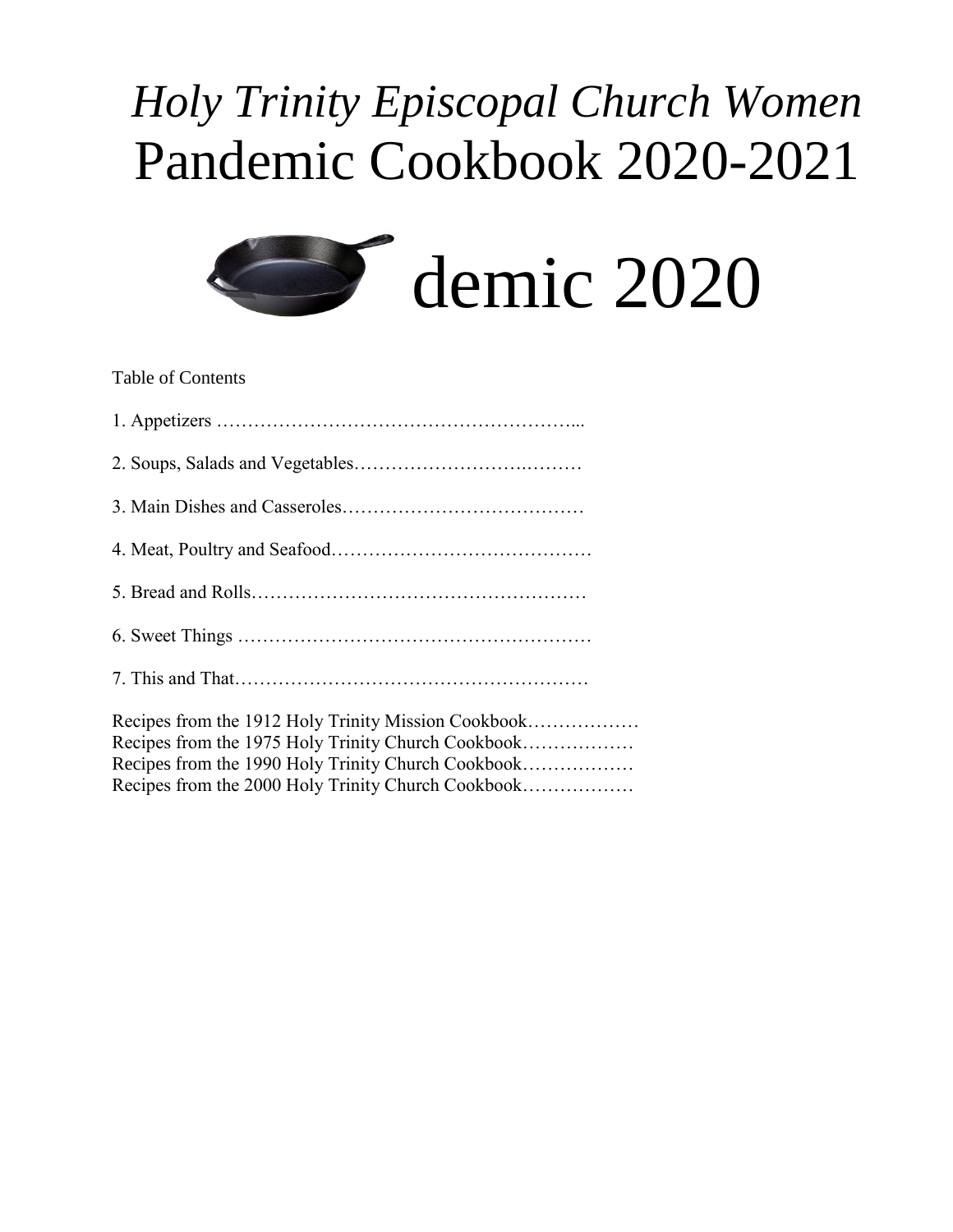## 

## **1 Appetizers**

## **Cheese Ball**

1 - 8oz pkg Cream Cheese 2 Tbsp finely chopped green pepper 2 Tbsp finely chopped onion 1 - 8.5oz can crushed pineapple drained 1/2 tsp salt Sliced almonds Mix all ingredients and refrigerate until firm enough to form ball and roll in nuts *Nancy Waugh*

## **Cucumber Appetizer**

Ingredients:

1 loaf of French bread (baguettes work fine too), cut into diagonal pieces

1 European Cucumber, long skinny, peel and cut diagonally

1 - 8 oz. cream cheese (may need 2 to cut down on salt from ranch dressing, decide after you make this recipe once)

1 pkg. Hidden Valley Italian Ranch

Dill

Mix dressing packet with cream cheese. Can be made ahead of time. Spread each slice of bread with cream cheese mixture, place a cucumber piece on top. Sprinkle with dill. *Bobbie Helbig*

## وكفائره وكقار وكفور وكالته ومقاربه وكقار وكقاربو والأنار

## **2 Soups, Salads and Vegetables**

## **Instant Pot Veggie Cabbage Soup**

- \* 2 Tbsp olive oil
- \* 1 small onion diced
- \* 4 cloves garlic minced
- \* 1 pkg of veggie crumbles or 12 oz of impossible beef
- \* 1 tsp sea salt
- \* 1 tsp ground black pepper
- \* 1 tsp dried oregano
- \* 3 carrots chopped
- \* 3 stalks celery chopped
- \* 5 cups chopped green cabbage (about 1/2 medium cabbage)
- \* 4 cups vegetable broth
- \* 28 oz can of diced tomatoes

## Instant Pot Method

- \* Turn the Instant Pot on to Sauté and add olive oil.
- \* Once it indicates that it's "hot," add onion and garlic and cook stirring for 5 minutes.
- \* Add veggie crumbles, salt, pepper, and oregano, and sauté for 3 minutes until crumbles are browned.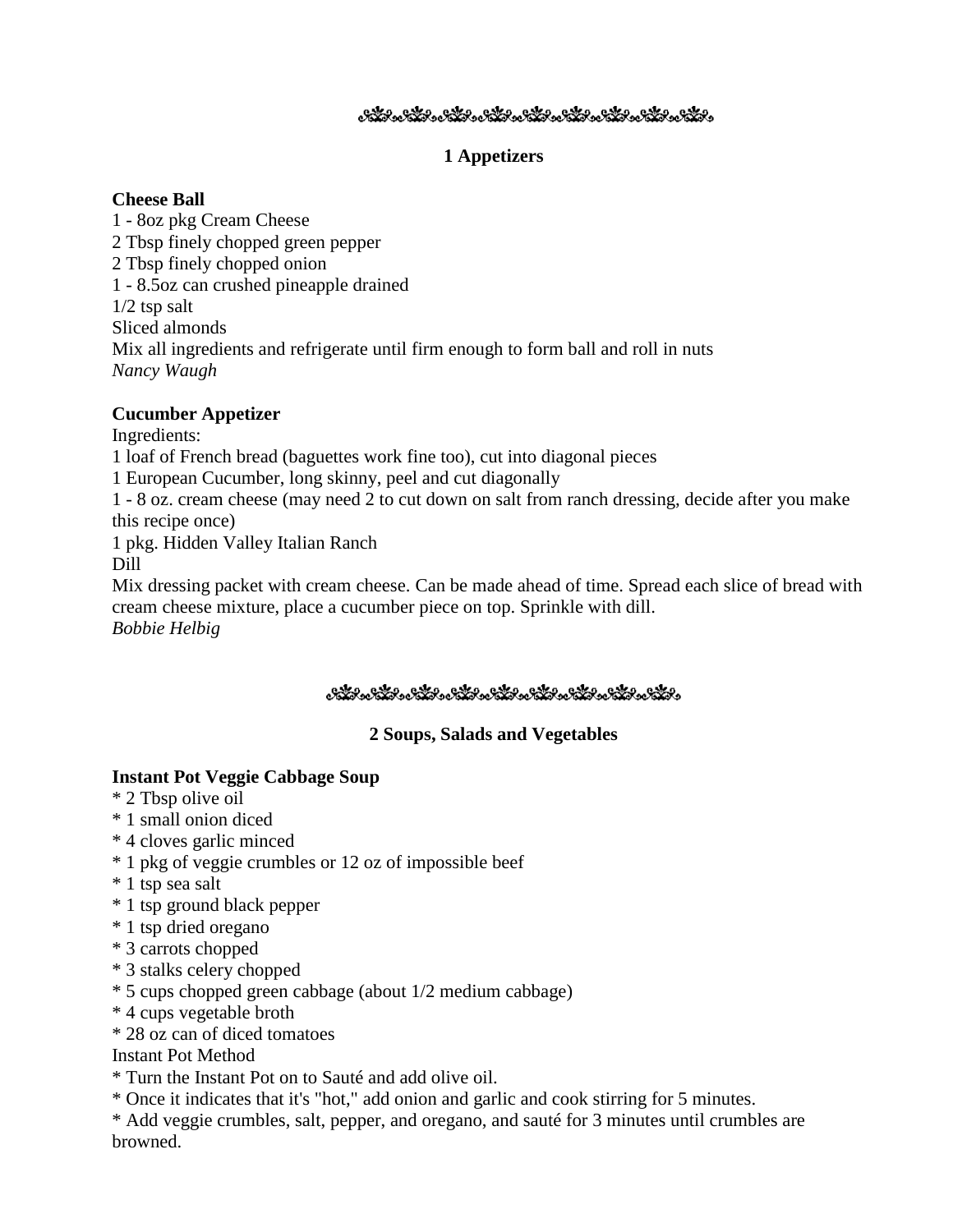- \* Add carrots and celery and cook stirring for 5 minutes to soften.
- \* Turn off the Instant Pot and add cabbage, broth, and diced tomatoes. Stir together.
- \* Screw on the lid and set the pressure valve to Sealing.

\* Cook on HIGH for 15 minutes. Once it beeps to a finish, release pressure naturally for 15-20 minutes until the lid slides open easily.

\* Add more salt if needed, and serve hot.

*Connie Conrad*

## **The Bread Box Corn Chowder Soup**

Recipe makes several quarts; adjust quantities according for amount desired Ingredients: 2 lbs. onion, peeled & roughly chopped 3 lbs. leeks, cleaned and chopped

Olive oil/bacon fat

3 oz. garlic, minced

2 lbs. sweet corn

3 or 4 quarts vegetable/chicken stock

- 4 lbs. potatoes, washed & diced
- 2 tsp. pepper, black coarse ground

I tbs. salt

- 1 tsp. (scant) cayenne pepper
- Potato starch to thicken
- 1 quart light cream
- 2 oz. parsley, chopped
- Garnish: cheddar cheese, grated, bacon crispy & chopped

Directions:

- 1) Fry onions & leeks in olive oil or bacon fat until lightly brown
- 2) Add garlic & corn to the pan & fry lightly.
- 3) Transfer to large saucepan
- 4) Add 3 quarts stock
- 5) Bring to rolling boil
- 6) Add potatoes, pepper, salt, cayenne pepper, add more stock to just cover vegetables
- 7) Return to rolling boil, reduce heat & simmer for 10 mins
- 8) Thicken with potato starch that has been mixed with cold stock
- 9) Add light cream & parsley

Remove from heat

Note: contents of pot will continue to cook after it is removed from heat.

When cooled put into containers.

*Tamsin Lucey*

## **Italian Chicken, Vegetable and Orzo Soup**

Heat to boiling: 6 cups chicken broth Add: 1 large onion, chopped 2 stalks of celery, chopped 2 carrots, chopped 3 cloves of garlic, minced 1 (15 oz.) can of diced tomatoes  $\frac{1}{2}$  tsp. salt 1 tsp. Italian seasoning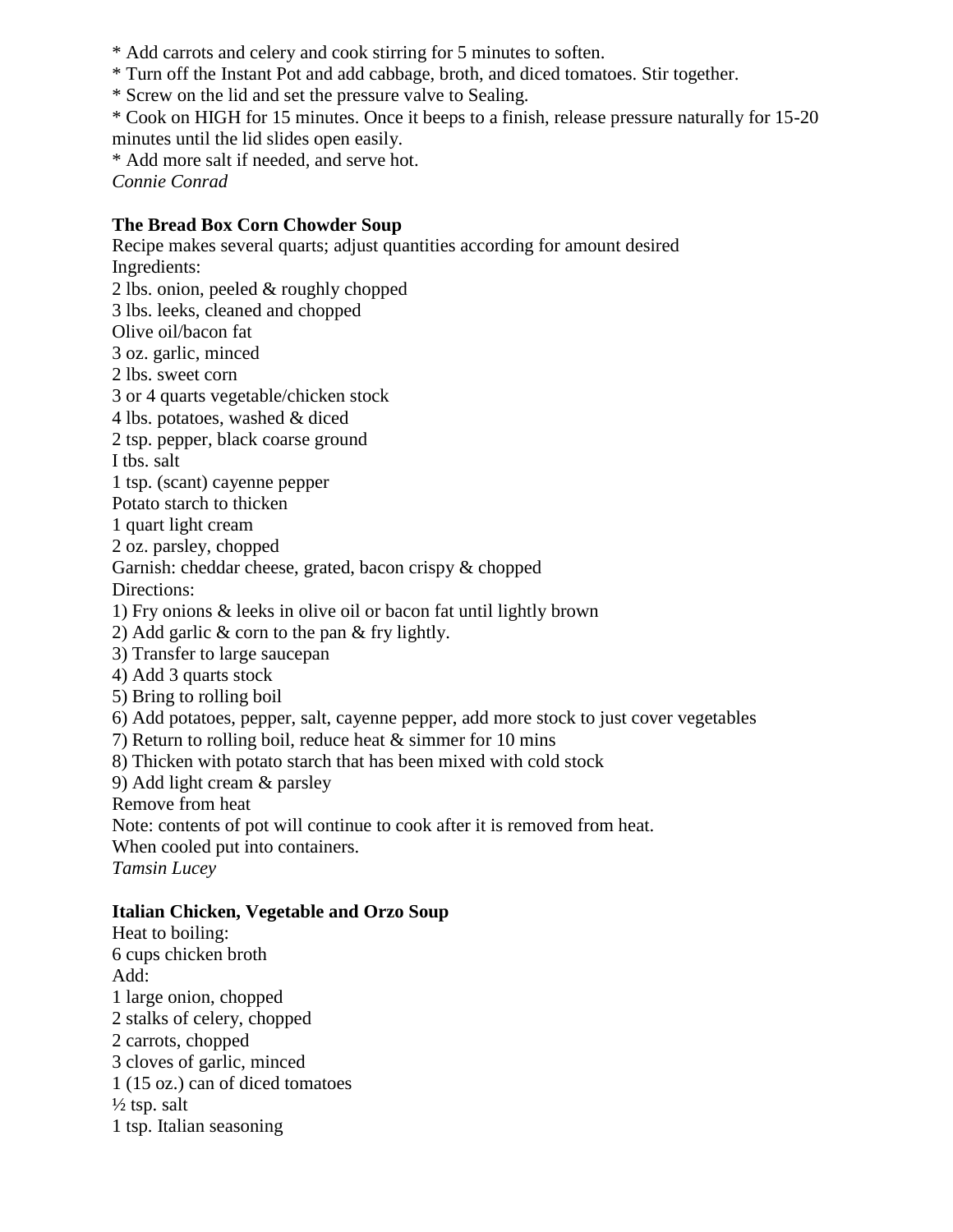$\frac{1}{2}$  tsp. crushed red pepper 2 bay leaves Reduce heat and simmer 30 minutes until vegetables are cooked. Add: ¾ cup of uncooked orzo pasta Simmer for an additional 15 minutes. Add: 2 cups cooked chicken pieces 3 cups chopped spinach or swiss chard Heat through and serve. *Barbara Kalber*

#### **Tofu, Spinach and Mushroom Soup:**

3 cups water or chicken broth 7 oz. bag spinach 7 oz. tofu (1/2 cake in a box) cubed as a size of a rolling dice 5 mushrooms, sliced Salt to taste Fresh ground pepper 1 tsp. soy sauce Few drops olive oil •Bring water or chicken broth to a boil in a saucepan •Add Spinach, Tofu and mushrooms and cook for 2 minutes •Stir in salt, pepper, soy sauce, and oil •remove from heat •Serve hot *Nina Signore*

#### **Pasta e Fagioli (Pasta with Beans A main dish soup)**

4 Servings ½ medium onion, diced 1 stalk celery, chopped 2 cloves garlic, minced 2 tbsp. olive oil Sauté the above vegetables in the olive oil in a soup pan until soft. Add: 2 cans of low sodium chicken broth 2 cans of water 1 large can of tomatoes (crushed or cut) If you double the recipe use one can of each.  $\frac{1}{2}$  tsp. dry basil (can be increased to taste)  $\frac{1}{2}$  tsp. dry oregano (can be increased to taste) Salt and pepper to taste Bring all ingredients to a boil. Reduce heat to medium/low and simmer for 30 minutes. Add: 1 can of drained cannellini beans (mash ½ the beans) Fresh chopped herbs (basil & parsley) can be added at this time Simmer for an additional 15 minutes. Before serving, add cooked soup pasta (like ditalini) (1 cup dry) to the beans. Pasta can be cooked ahead to the desired doneness and tossed with a small amount of olive oil to keep. Once you add pasta to the beans, serve immediately. Pasta can easily overcook in the hot soup. Serve with grated cheese. *Barbara Kalber*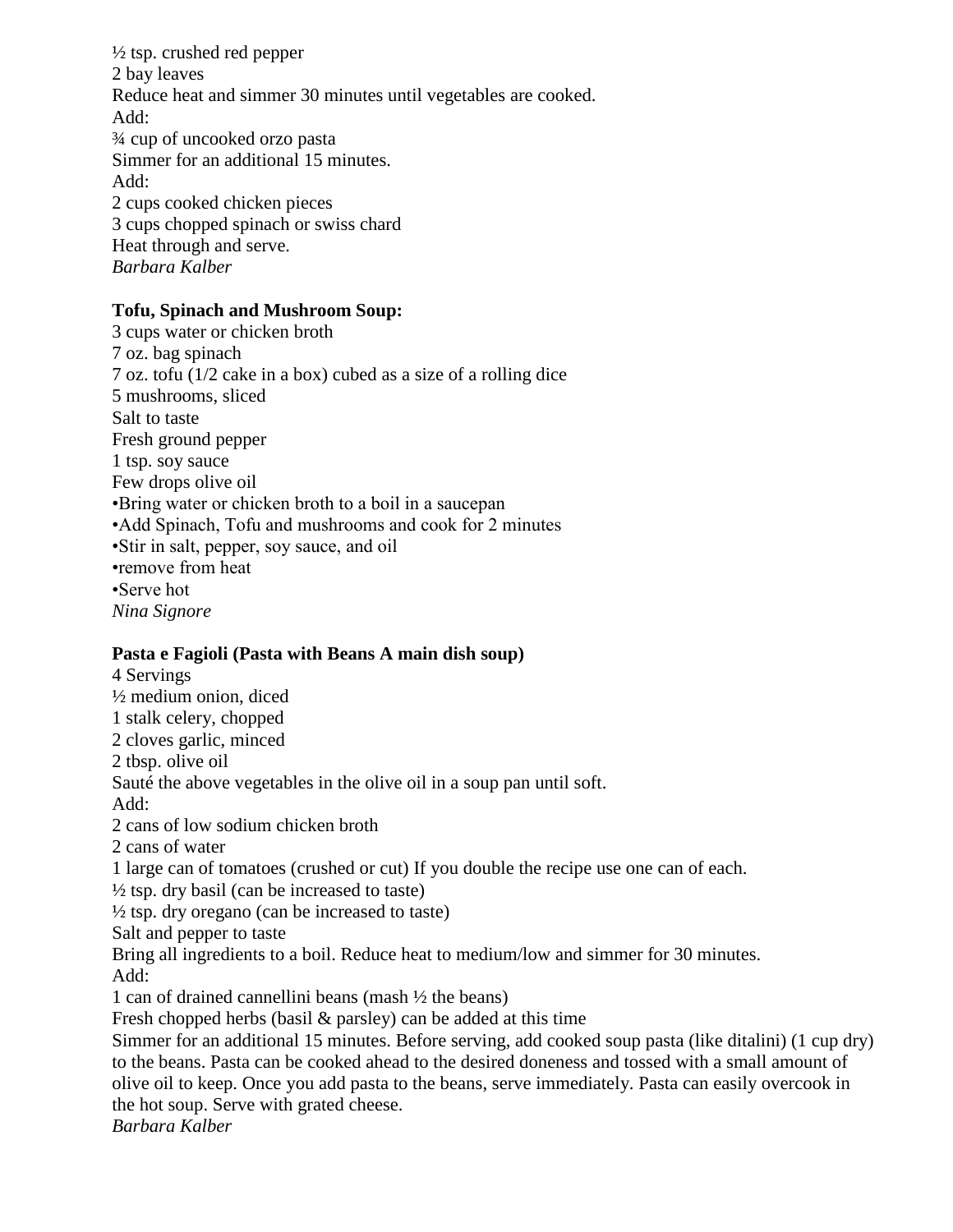## **The Bread Box Goulash Stoup, Mother's**

2 lbs. onions, peeled and roughly chopped Olive oil to cover the bottom of the pan 3 lbs. chuck steak, cut in small cubes (Do Not Flour) 10 oz. can of tomato paste, and a can of water to rinse 2 lbs. tomatoes, peeled and chopped (fresh or frozen), include juice 2 tbsp. paprika (generous) 2 quarts (8 cups) of beef stock or broth 3 lbs. of potatoes, scrubbed and diced 2 oz. parsley, washed and chopped 1 tbsp. table salt 2 tsp. pepper Sour cream for garnish Fry onions in olive oil in a large fry pan to lightly brown. Add meat to the pan and fry lightly.

Transfer to a large saucepan. Add tomatoes, tomato paste, paprika and broth or stock. Bring to a boil, reduce heat and simmer for 1 hour. Add the potatoes and salt and pepper to taste. Return to a rolling boil, reduce heat and simmer for 10 minutes. Remove from the heat. Add parsley. Know that the pot will continue to cook after it is removed from the heat. When cooled, put into containers. Reheat to serve. Garnish with sour cream.

*Tamsin Lucey*

## **Lettuce with Oyster Sauce**

1/2 head lettuce 3 cups water, 2 tbsp. oyster sauce 2 tbsp. olive oil •Add lettuce in boiling water in a medium size pan •Toss and turn for the whole 20 seconds in the boiling water •Remove lettuce to a serving dish. •Drip oyster sauce and oil on top •Serve hot or cold. Texture should be crunchy *Nina Signore*

## **Broccoli Salad**

1 bunch of broccoli, cut into bite size pieces 1/2 lb. bacon (or more if you love it like us), cooked and crumbled 2 cups of shredded cheddar cheese 1 small onion minced (or less, to taste) Toss above ingredients in bowl Combine Dressing ingredients: 1 cup of mayonnaise 2 tbsp. vinegar 1/2 cup of sugar Toss with salad ingredients Best to make at least an hour ahead or even the night before. Stir again before serving. *Bobbie Helbig/ from my friend Donna Halterman*

## **Stewed Tomato**

5 large plum tomatoes 1 tbsp. olive oil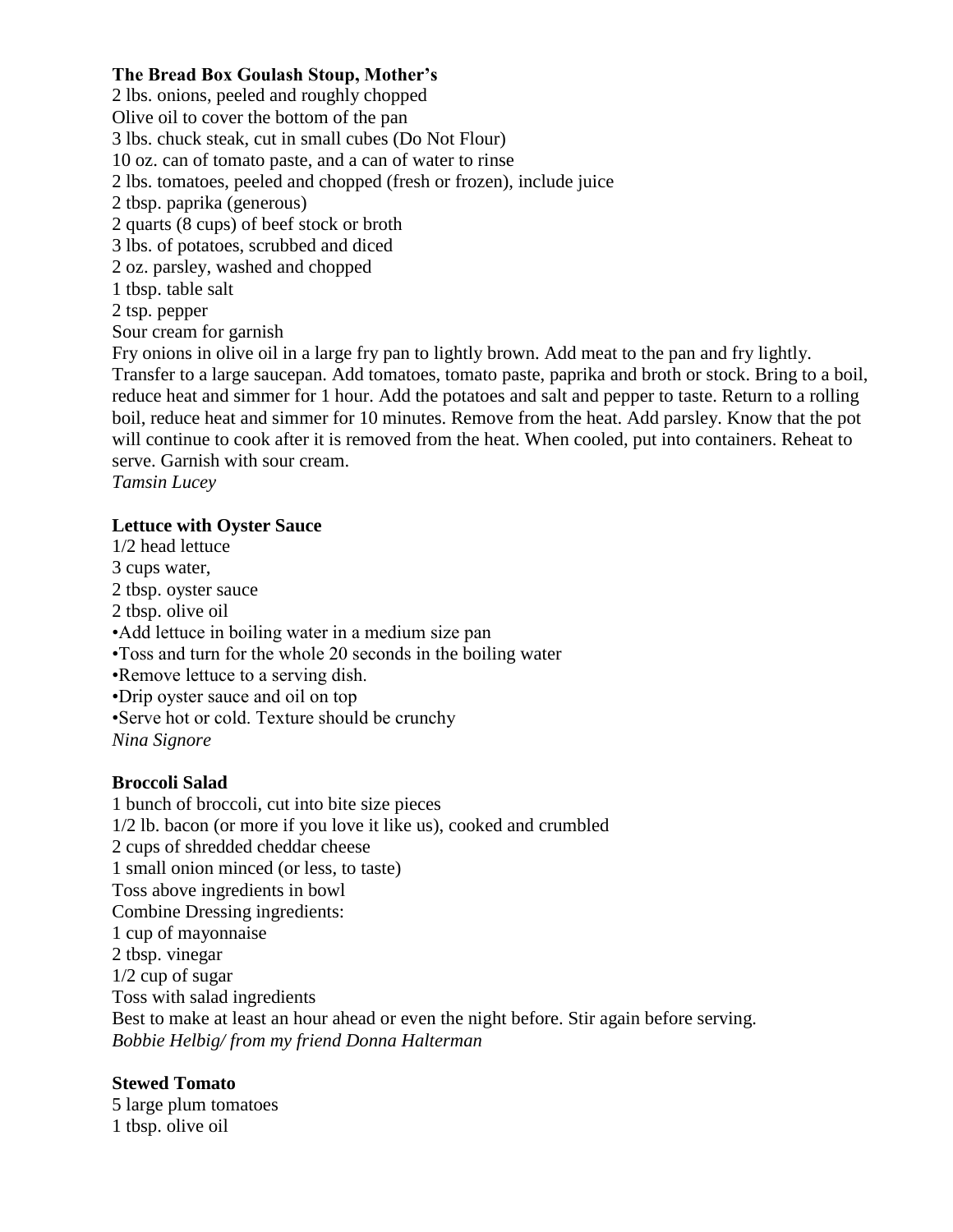1 small ginger root (half a walnut size), smacked with the flat of the blade 2 cloves garlic, sliced 1/8 tsp. salt 3 tbsp. brown sugar 3 cups water  $1$  egg 1 stalk scallion, cut into 1 inch 2 tsp. flour 2 tbsp. water •Stirfry garlic and ginger in heated oil for 10 seconds in a frying pan •Add tomatoes, salt, sugar, water, cook to stew/mushy or about 15 minutes •Add mixture of 2 tsp. flour and 2 tbsp. water in stew for smooth texture (preferred) •Drop in egg, whirling while egg white started to change to solid •Stir in scallions •Serve hot *Nina Signore* **Corn Pudding**

1 large can cream style corn 3 eggs 1 tsp. sugar 2 tsp. flour 1/2 can milk salt & pepper 3 pads butter Put can of corn in dish. Beat eggs in another dish then mix in flour. Put in corn. Add sugar, salt, pepper, and milk. Put butter on top of corn. Bake 325 for 1/2 hour. *Marion Piltzecker*

#### ಿಯೊ ಬೆಟ್ಟುಬ್ಬಿಟ್ಟು ಬೆಟ್ಟುಬ್ಬಿಟ್ ಬೆಟ್ಟುಬ್ಬಿಟ್ಟು ಬೆಟ್ಟುಬ್ಬಿಟ್ಟು

#### **3 Main Dishes and Casseroles**

#### **Spinach Casserole**

1/2 package Pepperidge Farm Stuffing 1/2 to 3/4 stick butter 2 packages of frozen chopped spinach 1 package cream cheese 1 stick of butter In a saucepan melt the butter, stir in the stuffing mix and toast slightly. In a bowl, cream together softened stick of butter and cream cheese. Mix in chopped spinach that has been cooked and drained well. Put in casserole dish, top with stuffing and bake at 350 for 25-30 minutes. *Nancy Waugh*

#### **Baked Cheese Grits**

1 cup quick cooking grits 1 tsp. Salt 4 cups water 4 oz. cheddar cheese, grated 2 tbsp. butter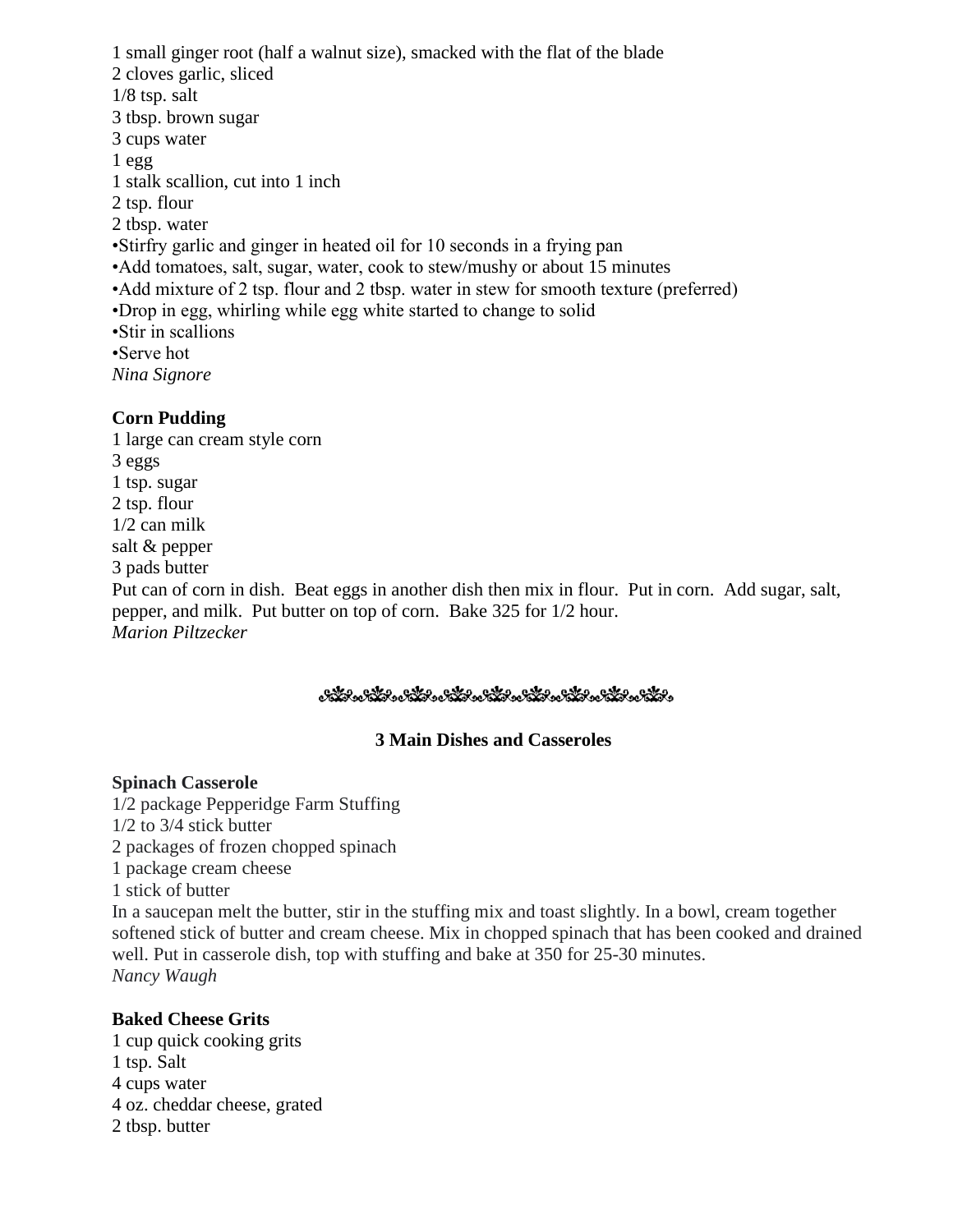## 1/2 cup milk

3 eggs

- 1 small clove garlic, pressed (optional)
- Heat oven to 350 degrees
- Boil water in a 3-quart saucepan
- Stir grits and salt into boiling water
- Reduce heat and cook until thick, about 3 to 5 minutes, stirring occasionally
- Remove from heat; stir in cheese and butter
- Beat eggs and milk together and add to grits
- Stir in garlic if using and stir until cheese is melted and all ingredients are combined
- Pour into a 2-quart casserole or baking dish
- Bake 1 hour.

Makes 6 servings *Susan Howland*

# **Classic Pot Pie**

Prep Time: 20 minutes> Ready in one hour makes 6 servings CRUST: 1 (15 oz.) pkg. Pillsbury Pie Crust, softened as directed on package FILLING: 1/3 cup of butter or margarine 1/3 cup chopped onion 1/3 cup all purpose flour 1/2 tsp. of salt 1/4 tsp. pepper 1 ½ cups of chicken broth 2/3 cup milk 2 ½-3 cups shredded cooked chicken or turkey 2 cups frozen mixed vegetables, thawed Heat oven to 425 degrees. Make pie crusts as directed on package for two crust pie using 9-inch pie pan. In medium saucepan, melt butter over medium heat. Add onions; cook 2 minutes or until tender. Add flour, salt, pepper; stir until well blended. Gradually stir in broth and milk, cooking and stirring until bubbly and thickened. Add chicken and mixed vegetables; mix well. Remove from heat. Spoon into crust-lined pan. Top with second crust, seal edges and flute. Cut slits or shapes in several places in top crust.

Bake 30-40 minutes or until crust is golden brown.

Let stand 5 minutes before serving. *Eileen DeMings*

# **Chicken Enchilada Casserole**

1 cup chopped onion ½ cup chopped bell pepper 2 Tbsp. oil 3 to 4 cup chopped cooked chicken or turkey\*\* 3 Tbsp. oil ¼ cup all-purpose flour 1 tsp. ground coriander ¾ tsp. salt  $\frac{1}{2}$  tsp. red pepper flakes 2 ½ cup chicken broth ¼ cup light sour cream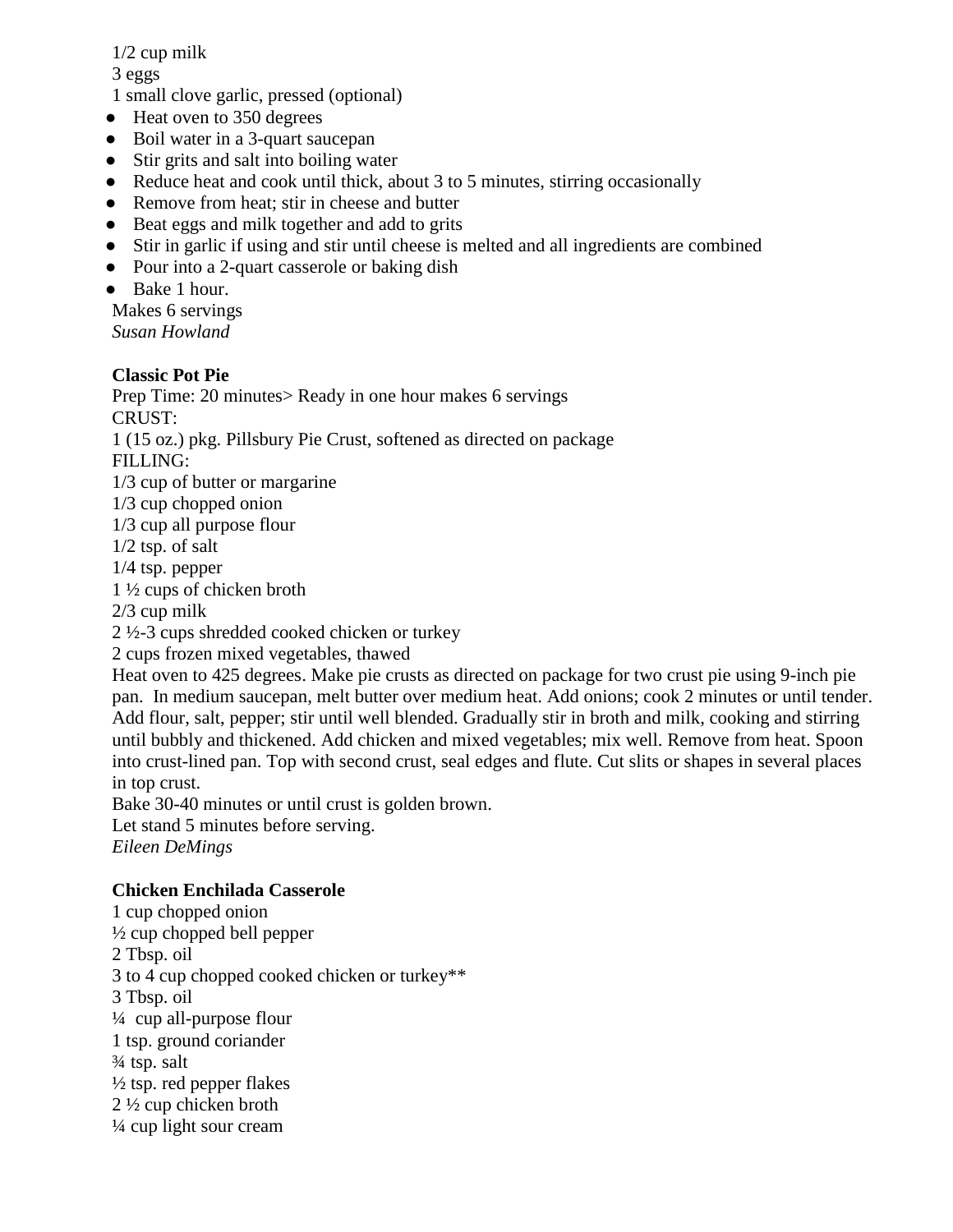1 cup shredded cheddar (or monterey jack) cheese (4 oz.)

12 - 6 inch tortillas (corn) cut in half

In a large fry pan sauté onion and green pepper in the 1 tablespoon of oil until tender. Combine in a bowl with chopped chicken; set aside. In same fry pan, melt the 3 tablespoons oil. Blend in flour, coriander, red pepper flakes, and salt. Stir in chicken broth all at once; cook and stir until thickened and bubbly. Remove from heat; stir in the sour cream and 1/2 cup of cheese. Stir 1/2 cup of sauce into the chicken. Dip each tortilla into remaining hot sauce to soften; put 6 on the bottom of a casserole. Cover with 1/3 of the chicken mixture. Repeat twice, pour remaining sauce over. Sprinkle with remaining cheese. Bake, uncovered, in 350 degree oven for 30 minutes or until bubbly. Serves 6.

\*\* Can be made with any leftover chicken or turkey. If no leftovers cook chicken breast in water barely covered with water with a little salt. Simmer for about 15 minutes. Use the drained broth for the chicken broth in the recipe.

*Susan Howland*

## **Pasta Broccoli**

2 cloves garlic, minced ½ lb. sliced chicken 1 ½ cup broccoli florets ¾ cup sundried tomatoes 1 tsp. basil, salt, pepper, red pepper  $\frac{1}{4}$  cup white wine ¾ cup chicken broth 1 tbsp. butter Bowtie pasta Saute garlic, fry chicken until cooked through, Add broccoli, tomatoes, seasoning and stir until broccoli softens. Add wine, broth, butter and simmer. *Chris Bolte*

## **Pan Seared Tofu with Pea Pods**

7 oz. tofu (½ cake of tofu in a box) 2 tbsp. olive oil Dash salt & pepper 2 tsp. soy sauce 1 tbsp. oyster sauce 1 cup pea pods •Heat oil in frying pan •Add tofu to cook until light brown on one side, then turn over to cook the other side same •Add soy sauce, sesame oil •Add pea pods, oyster sauce •Toss to mix until pea pods turn bright green •Serve hot *Nina Signore*

# **Grandma's Spaghetti**

This is truly comfort food. My grandmother and mom served this at family gatherings, and now our children and granddaughter continue that tradition. Enjoy. 1 lb. thin spaghetti

 $\frac{1}{2}$  lb. bacon, cut to  $1/2$ " pieces 1 onion, chopped

2 cans tomato soup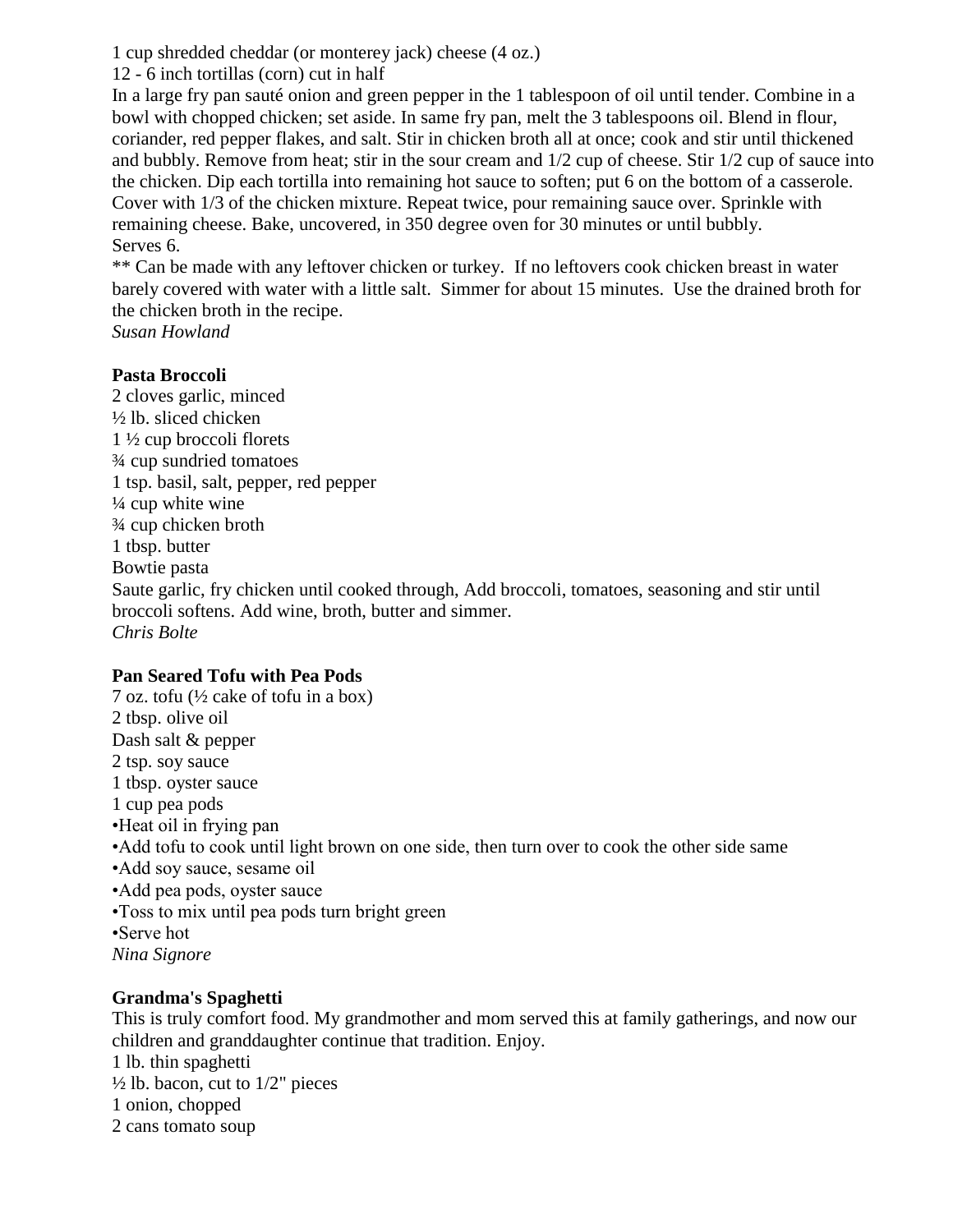1 8-oz. can tomato sauce

1 lb. longhorn or colby cheese, cut into small cubes (save 5-6 thin slices for top of casserole) Cook spaghetti in salted water. Fry bacon and onions until crisp and browned. Combine spaghetti, bacon and onions, tomato soup, and cheese cubes. Pour into casserole dish. Place cheese slices on top and then pour tomato sauce over cheese. Bake 350 degrees for 1 hour or until casserole is bubbly and top has browned slightly.

*Peg Nelson*

## **Pizza Bubble Casserole**

Ingredients 3 ⅓ cups Original Bisquick™ mix 1 cup milk 1½ cup pizza sauce Sliced pepperoni or toppings of your choice 2 cups shredded mozzarella cheese 1) Preheat oven to 375°F. Spray 13x9-inch (3-quart) glass baking dish with cooking spray. 2) Mix together Bisquick mix and milk. 3) Drop half of the dough by spoonfuls into the prepared dish. The bottom of the pan will not be covered. 4) Top with 1/2 the sauce, toppings and cheese. 5) Repeat steps 3 & 4. 6) Bake 25-30 minutes until dough is baked through and cheese is melted. *Heather Bousquet*

# **Lentil Salad with Olives, Mint, and Feta**

From: Sept 1, 2011, Cooks Illustrated

The most important step in making a lentil salad is perfecting the cooking of Lentils so they maintain their shape and firm-tender bite. There turns out to be two key steps. The first is to brine the lentils in warm salt water. With brining, the lentils skin softens, which leads to fewer blowouts. The second step is to cook the lentils in the oven, which heats them gently and uniformly. Once we had perfectly cooked lentils, all we had left to do was to pair beans with a tart vinaigrette and boldly flavored mixins.

Serves 4-6

French green lentils, or lentiles du Puy, are our preferred choice for this recipe, but it works with any type of lentil except red or yellow. Brining helps keep the lentils intact, but if you don't have time, they'll still taste good. The salad can be served warm or at room temperature

## INGREDIENTS

1 cup lentils, picked over and rinsed, salt and pepper

6 cups water

2 cups low-sodium chicken broth

5 garlic cloves, lightly crushed and peeled

1 bay leaf

5 Tbsp. extra-virgin olive oil

3 Tbsp. white wine vinegar

½ cup coarsely chopped pitted kalamata olives

½ cup fresh mint leaves, chopped

1 large shallot, minced

1 ounce feta cheese, crumbled (14 cup)

INSTRUCTIONS:

Place lentils and 1 tsp. salt in a bowl. Cover with 4 cups of warm water (about 110 degrees) and soak for 1 hour. Drain well. (Drained lentils can be refrigerated for up to 2 days before cooking.) Adjust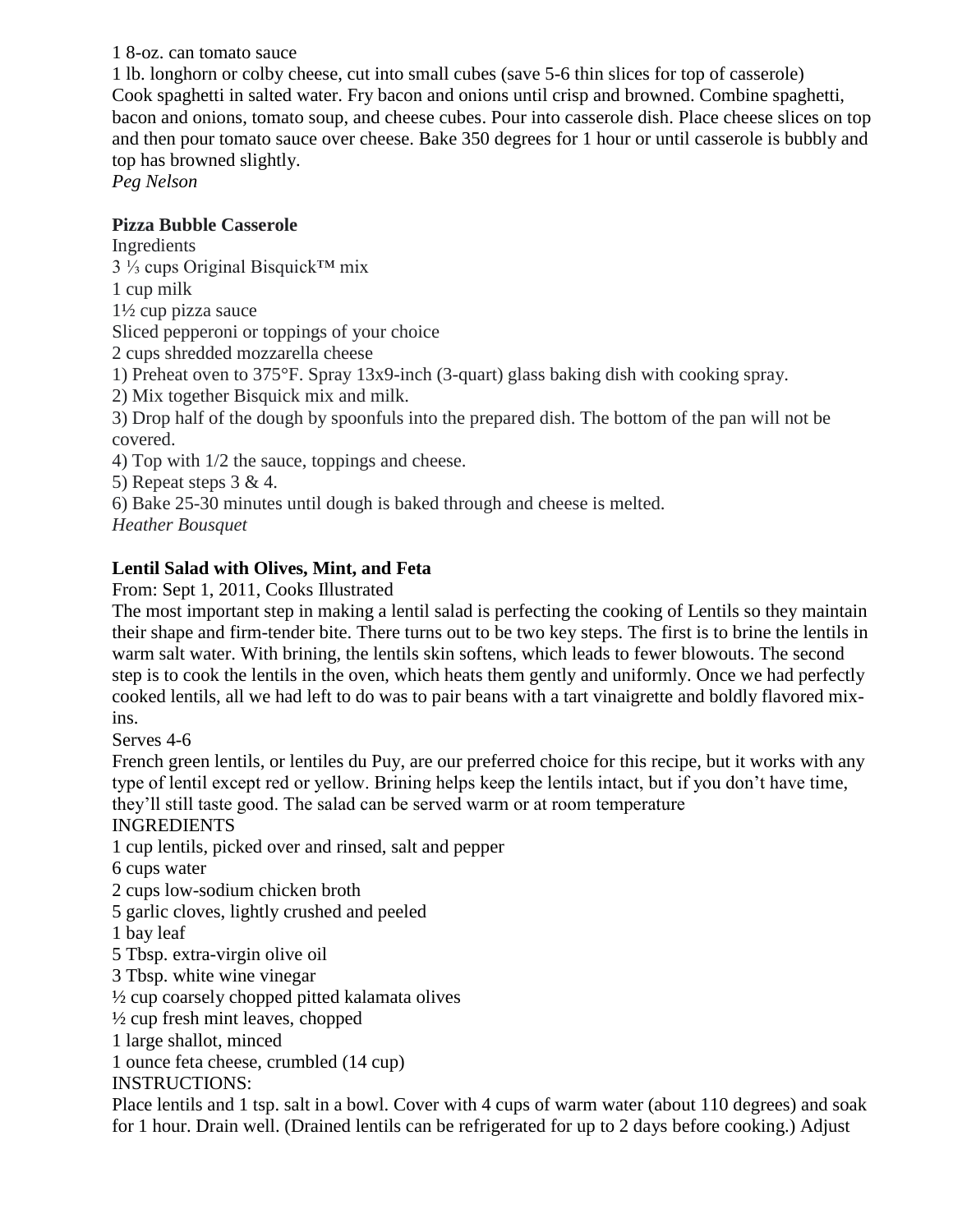oven rack to middle position and heat oven 325 degrees. Place drained lentils, 2 cups water, broth, garlic, bay leaf, and  $\frac{1}{2}$  tsp. salt in medium saucepan. Cover and bake until lentils are tender but remain intact, 40 to 60 minutes. Meanwhile, whisk oil and vinegar together in large bowl. *Lynn Garland*

#### **Petite and Sweet Shepherd's Pie**

**We love this supper! We call them cupcakes and the "frosting " is the sweet potato mashed. You can even use frozen mashed to make it even easier for busy nights**

1 ½ pounds sweet potatoes (about 2 medium), peeled and diced

- 2 large eggs 1 medium carrot, peeled and shredded
- 1 medium parsnip, peeled and shredded
- 3 cloves of garlic, minced
- ½ cup breadcrumbs
- 2 tbsp. tomato paste or ketchup
- 2 tsp. of Worcestershire sauce
- 2 tsp. of chopped fresh thyme
- 1½ tsp. salt
- $\frac{1}{2}$  tsp. pepper
- 1 pound of lean ground pork
- 2 tbsp. flour
- 1 tbsp. butter
- $\frac{1}{4}$  tsp. nutmeg
- 2 tbsp of grated Parmesan cheese

Place the sweet potatoes in a steamer and steam until very tender, about 12 minutes. Heat the oven to 375 degrees and coat a standard 12-cup muffin tin with cooking spray. In a large bowl, lightly beat the eggs. Add the carrot, parsnip, garlic, bread crumbs, tomato paste or ketchup, Worcestershire sauce, thyme, 1 teaspoon of the salt and  $\frac{1}{4}$  teaspoon of the pepper and stir to combine. Mix in the pork. In a separate bowl, mash together the steamed sweet potatoes, flour, butter, nutmeg and remaining salt and pepper. Evenly divide the pork mixture among the muffin wells. Spoon and spread the potato mixture over the top of each cup and scatter on the Parmesan cheese. Bake the pies until a thermometer inserted into the meat in the center of the cupcakes registers 160 degrees, about 20 minutes. Cool the cupcakes for 5 minutes before unmolding them. *Elieen DeMings*

## <u>ೊದಲ್ಲಿಂದಲ್ಲಿಂದಲ್ಲಿಂದಲ್ಲಿಂದಲ್ಲಿಂದಲ್ಲಿಂದಲ್ಲಿಂದಲ್ಲಿ</u>

## **4 Meat, Poultry, and Seafood**

## **Steamed Fish with Ginger Root and Scallions**

1/2 lb. cod, loin, cleaned,

2 tbsp. ginger root, shredded

3 stalks scallions, shredded

- 4 tbsp. light soy sauce
- 3 tbsp. olive oil

•Place shredded ginger under and over the fish in a microwave proof deep dish, cook 4 minutes, covered

•Drain out the collected water from cooking

- •Cover the fish with scallions
- •Spoon soy sauce over scallions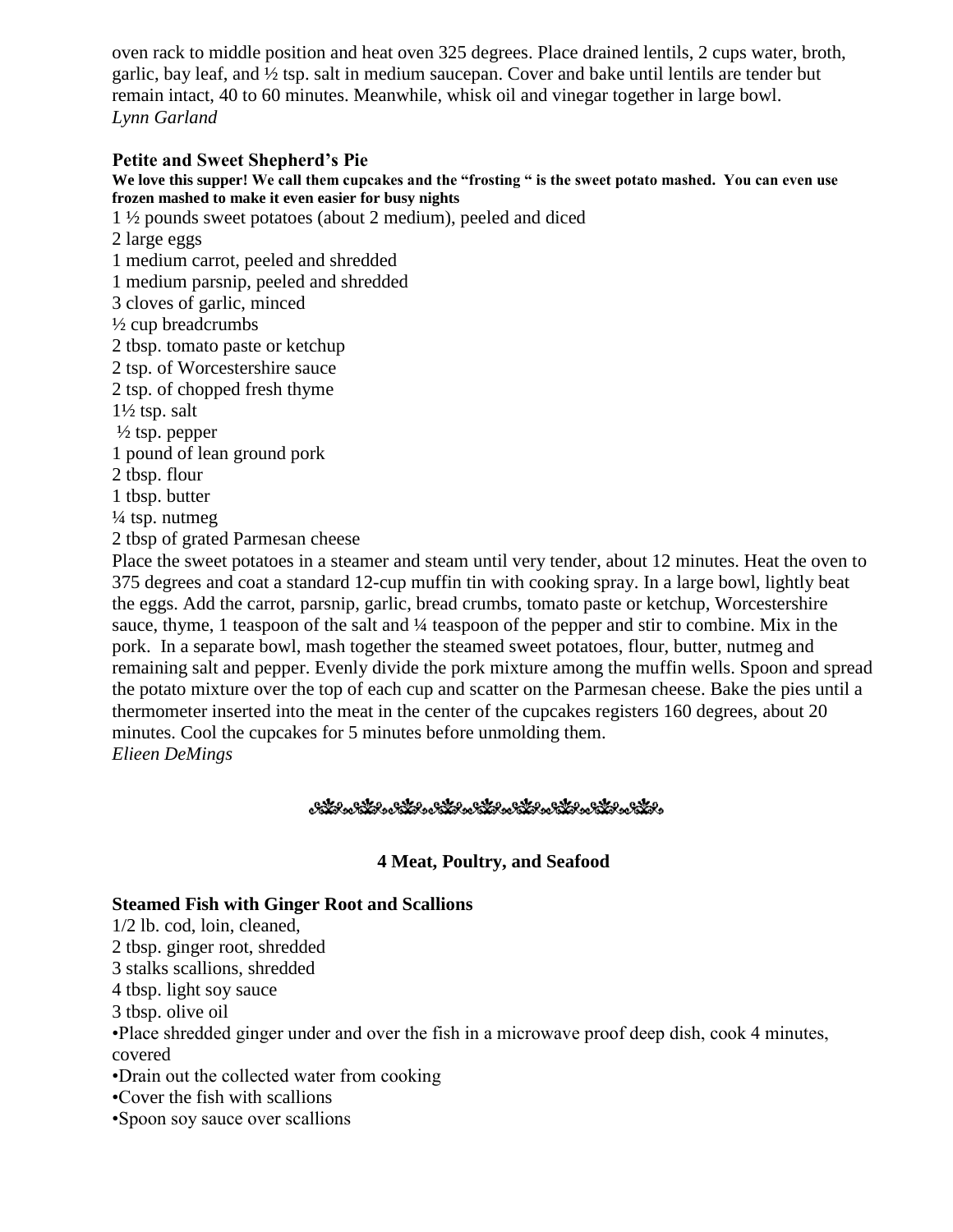•Heat oil to hot in a frying pan, pour over scallions •Serve hot *Nina Signore*

#### **Hoisin Sauce Chicken**

6 chicken tenderloins, whole 2 cups mixed peppers (yellow, orange, red, green), diced 1 tbsp. shredded ginger root 3 cloves garlic, minced 2 tbsp. olive oil  $\frac{1}{4}$  cup walnuts Marinade ingredients: 2 tbsp. olive oil 2 tsp. soy sauce 1 tbsp. cooking wine  $\frac{1}{8}$  tsp. salt Dash pepper 1 tsp. sesame oil 2 tbsp. oyster sauce 4 tbsp. hoisin sauce •Marinate chicken with first 5 ingredients and set aside •Stir in garlic, ginger and  $\frac{1}{2}$  of the peppers (reserve half for later) in heated oil in a skillet for a few seconds •Stir in chicken and let it cook on one side (do not stir) until it shows golden brown •Turn over to cook the other side, add the reserved pepper; cover, cook 2 minutes •Make a well in the center of skillet, add oil, hoisin sauce, oyster sauce, and sesame oil. Cook until bubbly •Toss around chicken and peppers to mix in with sauce together •Remove from heat (continued on Page 12) •Sprinkle walnuts on top

•Serve hot

*Nina Signore*

## **Ruth' Chicken Bake**

This is my mother-in-law's recipe. A favorite among our family. The amounts of bread crumbs and cheese can vary depending on your flavoring likes. After you have made it once, you can adjust it any way!

Ingredients:

4 boneless chicken breasts

1 egg (or egg substitute)

 $\frac{1}{2}$  -1 cup of seasoned or unseasoned bread crumbs

 $\frac{1}{2}$  -1 cup Kraft parmesan cheese in the container

Spaetzle noodles

Green beans; you decide amount

1 chicken bullion cube

 $\frac{1}{4}$  cup of cooking oil

•Prepare spaetzel ahead of time according to directions. (we used to use Birds eye green bean and spaetzle but they no longer make that; I have improvised)

•Cut uncooked chicken into bite-sized pieces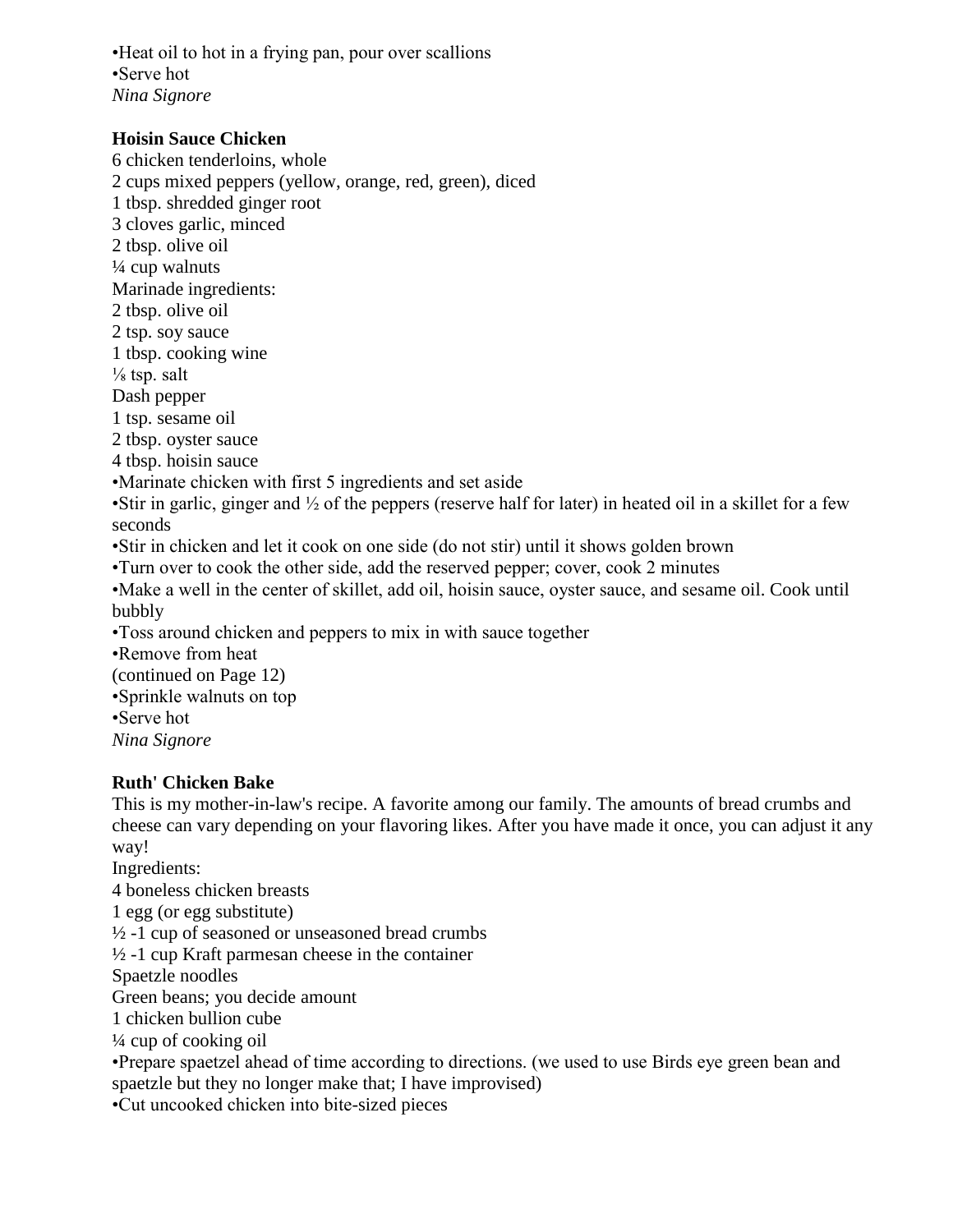•Use two containers, one for egg, mixture  $\&$  one for bread crumb mixture. Dip the chicken into egg, then dip into breadcrumb and cheese mixture.

•Heat oil in fry pan. Brown dusted chicken in oil. Remove chicken and drain on paper towel.

•Put cooked spaetzel and 1 chicken bullion cube in with about ¼ cup of water, stir and dissolve.

•Add chicken back into pan and simmer.

•Makes enough for 4 with possible rolls on the side. Bon Appetit *Bobbie Helbig*

## **Chicken Divan (Serves 6-8)**

2 heads of fresh broccoli, trimmed into bite size pieces 2 cups cooked chicken, sliced 2 cans of regular Cream of Chicken Soup or Special Request Cream of Chicken Soup (healthier) 1 cup mayonnaise (it can be lite mayonnaise) Juice of half a lemon 1 tsp. curry powder 1 cup grated cheddar cheese  $\frac{1}{2}$  cup soft bread crumbs 1 tbsp. of melted butter Steam broccoli until fork tender. Drain. Arrange broccoli in a greased 9x11 baking dish. Place sliced chicken on top. Combine soup, mayonnaise, lemon juice, curry powder and shredded cheddar cheese.

Pour evenly over chicken. Mix bread crumbs and melted butter. Sprinkle crumbs over all. Bake casserole in a 350 oven for 30-40 minutes, until it is hot and the sauce is bubbling. *Barbara Kalber*

## **Chicken Riggies**

1 stick butter 1 small onion, chopped fine 3 green peppers, cut up 2 or 3 cherry peppers, sliced (depending on heat preference) 1 lb. chicken breast, cut into small pieces 2 cans crushed tomatoes  $\frac{1}{2}$  tsp. pepper Flour to coat  $\frac{1}{2}$  tsp. garlic salt Small container heavy cream  $\frac{1}{4}$  cup sherry Salt to taste Parmesan cheese 1 lb. Rigatoni pasta Fry onions and peppers in ½ stick butter. When softened, remove. Dredge chicken in flour and fry in other ½ stick butter. Once cooked through, add onions and peppers back in. Add 2 cans of crushed

tomatoes and 1 can of water. Add salt, garlic salt, and pepper and let it cook a little while. Add sherry and heavy cream, cover and cook for 20 minutes. Meanwhile, boil Rigatoni. Add to sauce when done and stir. Top with Parmesan cheese.

*Chris Bolte*

## **Black and White Chili**

1 lb. chicken tenders (may be cut into smaller pieces)

1 cup chopped onion

2 cans beans (drained, may be mixed variety - black, kidney, white)

1 can stewed or diced tomatoes, with juices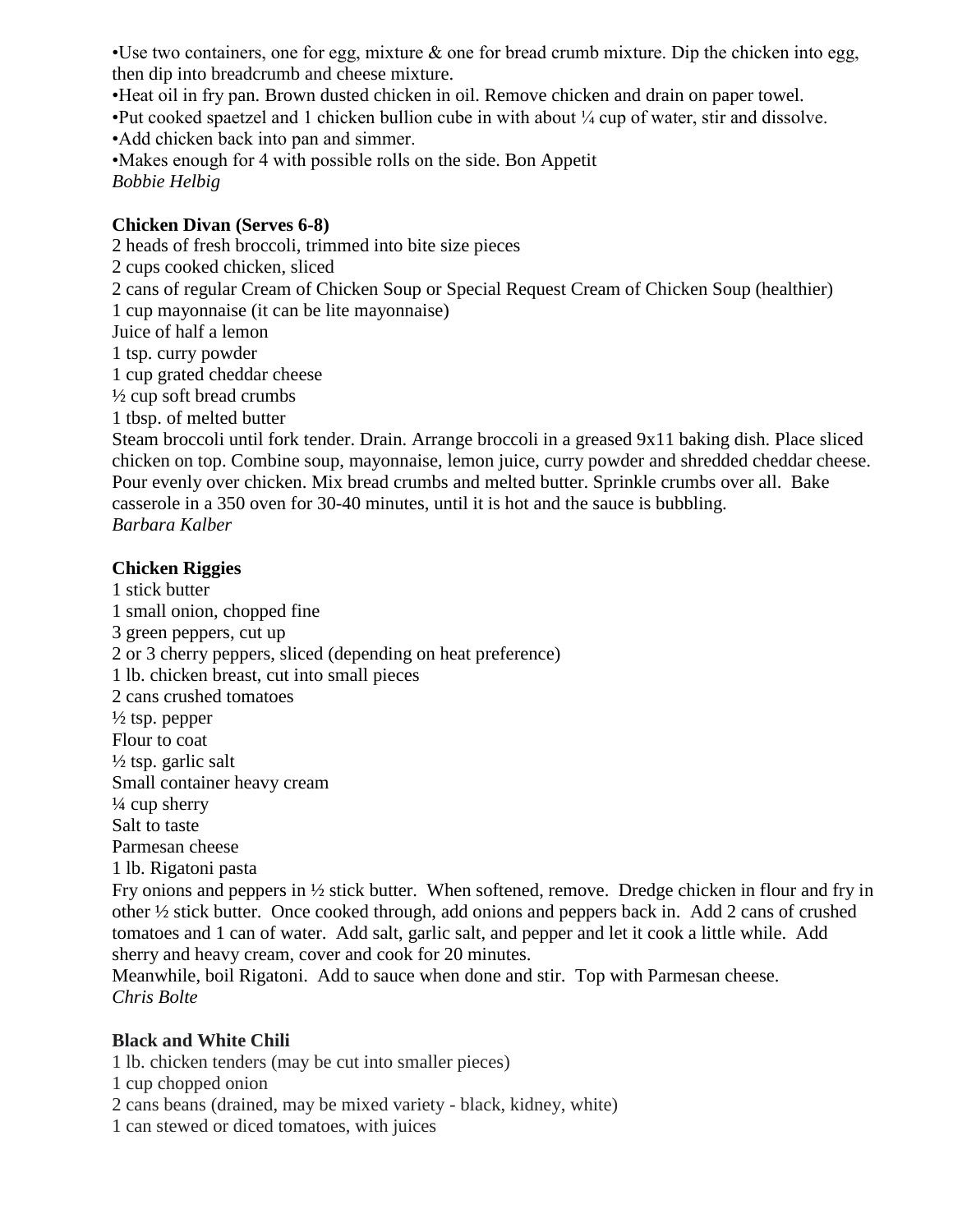2 Tbsp. chili powder (may add additional spices or hot sauce to taste)

Coat large skillet with cooking spray and add chicken and onion; cook and stir for 5 min. or until chicken is browned. Combine chicken mixture, beans, tomatoes with juices and seasoning in slow cooker. Cover and cook on low for 4 to 4½ hours. *Jean Frost*

#### **Sweet & Sour Meatballs**

1 lb. ground beef 1 lb. ground pork 1 cup rolled oats ¾ cup milk Dash pepper 1 tsp. onion salt 1 tsp. garlic powder 1 tbsp. Worcestershire sauce Mix together and form meatballs. Brown in the oven at 350 for 25 minutes. Sauce: 1 cup of cider vinegar 1 cup of water 1 cup sugar 1 tsp. Paprika Combine all ingredients and bring to a boil. Add 2 tsp. cornstarch, ½ tsp. salt, and 1 tbsp. water to thicken. Add meatballs. *Nancy Waugh*

#### **Hawaiian Sliders**

Ingredients 4 Tbsp. melted butter 1 Tbsp. honey mustard 1 Tbsp. dried parsley 1/8 tsp. onion powder 1/8 tsp. garlic powder 12 Hawaiian Sweet Rolls (slider or dinner roll size) 1/2 lb. thinly sliced ham 1/2 lb. thinly sliced cheddar cheese 1) Preheat oven to 350 degrees 2) Lightly grease an 11x7 inch baking dish. 3) In a small bowl, mix together butter, mustard, parsley, onion powder and garlic powder. 4) Keeping the rolls attached, slice the rolls in half with a serrated knife, separating the tops/bottoms. 5) Place the layer of bottoms into the prepared baking dish, cut side up. 6) Alternate laying the ham and cheese over all the rolls. 7) Place the layer of tops onto the sandwiches. 8) Brush the butter mixture over all the tops of the sandwiches. 9) Cover the pan with foil and bake for 22 minutes, removing the foil after 12 minutes. *Heather Bousquet*

## **Beef Elegante**

A good Christmas recipe Cubed beef 7½ pounds 6 onions, sliced 1 cup sugar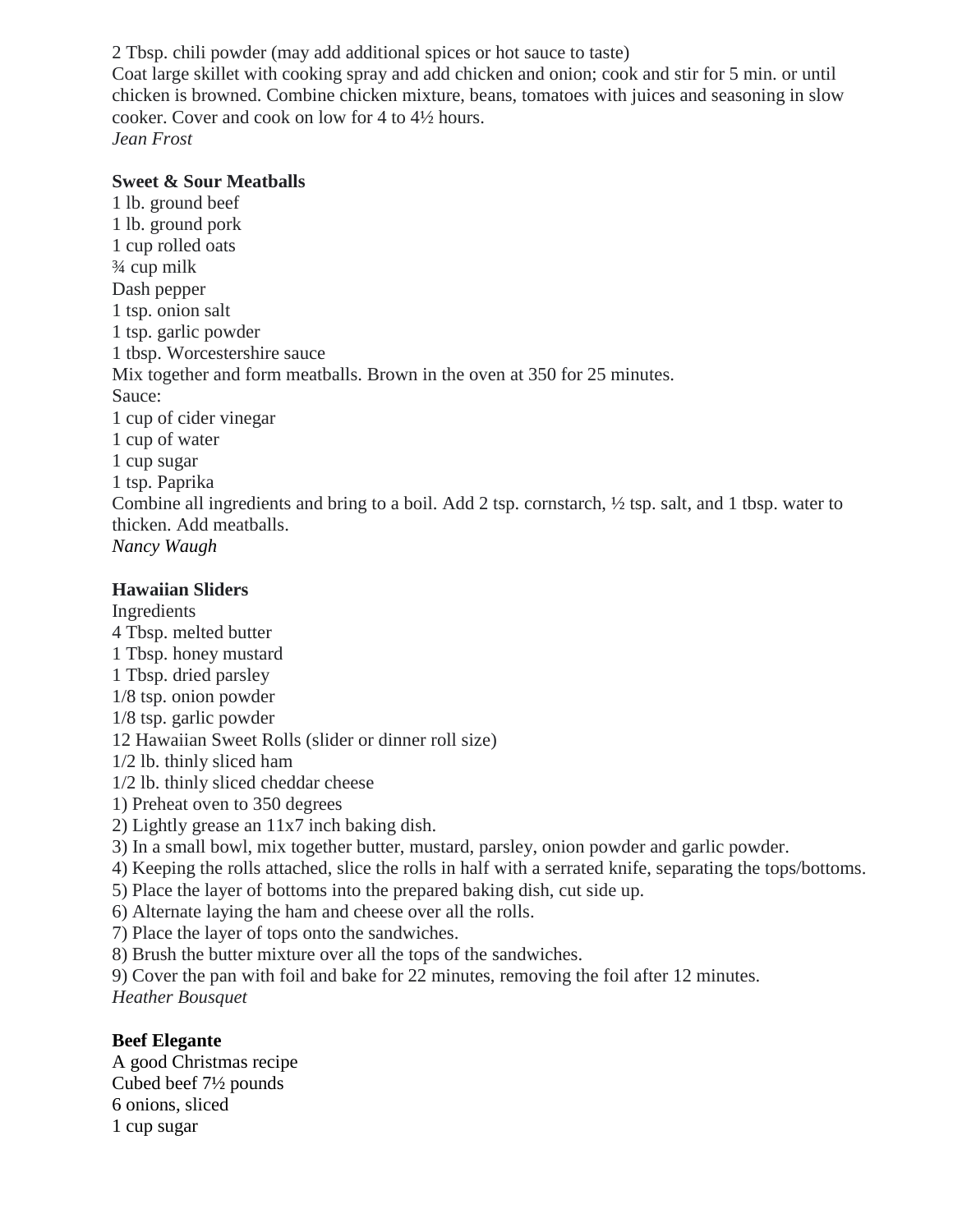$\frac{1}{2}$  cup water 3 tbsp. Worcestershire sauce 3 tbsp. soy sauce 1 cup ketchup ¾ cup vinegar  $\frac{1}{4}$  cup water Dash of Tabasco ⅓ cup flour Cut meat into casserole Mix all other ingredients and pour over meat Put onions on top Cook 1/2 hour covered for 3 hours at 350° *Chris Briere*

#### ಿಯೊಂದಿದೆಂದಿದೆ. ಇದೆಗೆ ಎಂದಿದೆಂದಿದೆ ಎಂದಿದೆಂದಿದೆ. ಇದೆಲು ಅನ್ನು ಹೊಂದಿದೆಂದಿದೆ.

#### **5 Bread and Rolls**

#### **Gram Montis' Yorkshire Pudding**

1 cup flour 1 cup milk 2 eggs Pinch of salt

Stir until smooth. Let rest a few minutes or more. Pour into a 9 or 10 inch pan, or an iron skillet that has been heated until it smokes the oil that covers the bottom of the pan.

Bake until it is light brown and puffy, or 30 minutes. This might drop when it comes out of the oven. Serve immediately with gravy. roast beef or chicken. Recipe can be made in 1½ amount or doubled; use larger pan. This is an old English recipe. *Chris Briere*

#### **Focaccia Herb Bread**

One 12" or two 9" round loaves 4 cups all-purpose flour (unbleached is best) 2 tbsp. white sugar 1½ tsp. salt 1 tbsp. active dry yeast (1 packet) 1½ cup warm water 1 egg 2 tbsp. olive oil 1 ts. dried rosemary, crushed (or any combination of dried herbs: thyme, oregano, parsley, dehydrated garlic or dehydrated onion Directions:

By Hand: In a medium bowl, dissolve the yeast in the warm water; add oil and egg. In a large bowl place the flour, sugar and salt. Add the water/yeast mixture to the dry ingredients. Mix with a wooden spoon. The dough will be somewhat sticky. Turn the bread dough onto a floured surface and knead for about 10 minutes. Place the dough in a large, greased bowl and cover with a light dish towel. Let it rise in a warm place.

By Food Processor: Combine flour, sugar, salt, in food processor. Mix water, yeast, oil and egg; while the food processor is running add to the flour and process until dough pulls away from side of bowl (add a little more flour if necessary.) Turn the bread dough onto a floured surface and knead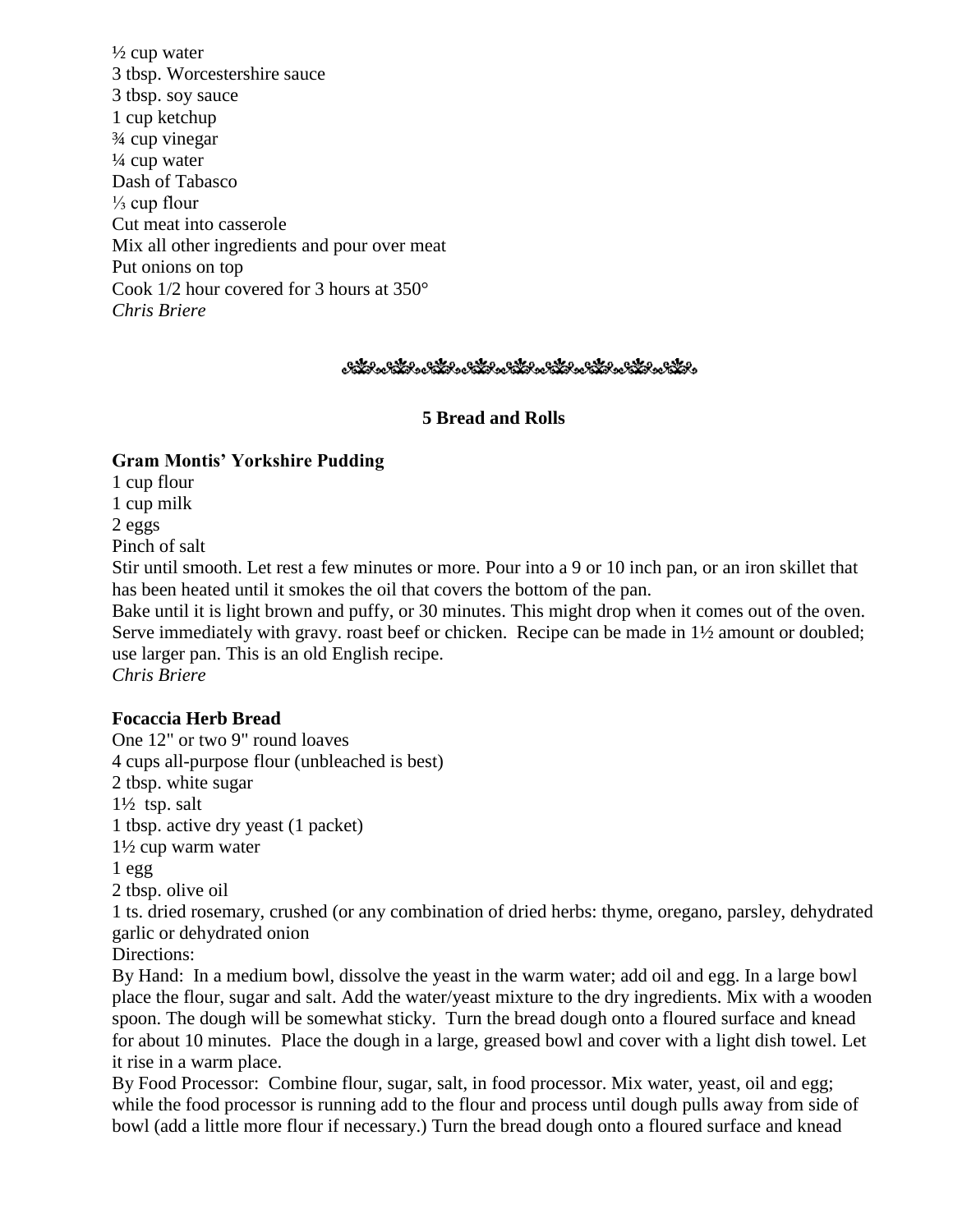into a ball. Place the dough in a large, greased bowl and cover with a light dish towel. Let it rise in a warm place.

When the focaccia has risen to double its size, punch the dough down. Reshape the dough into a round; leave whole for 12" loaf or divide it in two for 9" loaves. Flatten the dough onto the oiled pan pressing to fill the bottom evenly. Brush lightly with additional olive oil and sprinkle with the rosemary. Let it rise for a short time, but not above the top of the pan. Bake it in a preheated 375 degree oven, about 20-25 minutes. Serve with olive oil or butter. *Susan Howland*

#### **Pirates' House Cornbread**

1½ cups flour 1½ cups cornmeal 3 tsp. baking powder 1 tsp. baking soda 1 tsp. salt  $\frac{1}{3}$  cup sugar 1 cup buttermilk 1 cup milk 2 eggs ½ cup butter or margarine, melted Preheat oven to 425 degrees. Grease an 8x8-inch pan and place in the oven. Combine dry ingredients

in mixing bowl. Whisk in milk, buttermilk, eggs and melted butter. Batter should be a little thicker than heavy cream. If too thick add more milk. Remove hot pan from oven, pour in batter and return to oven. Bake at 425 degrees for 20 minutes, then lower heat to 350 degrees and bake until a knife inserted in center comes out clean, about 15 to 20 minutes. Cut into squares and serve hot. *Susan Howland*

#### **Norwegian Christmas Bread**

A Sugar Plum Fair favorite 1 package dry yeast ¼ cup warm water 1 cup milk, scalded  $\frac{1}{2}$  cup sugar  $\frac{1}{2}$  cup butter 1 tsp. salt 1 tsp. cardamom 2 eggs 1 cup currants, or raisins ½ cup chopped mixed candied fruits ½ cup chopped blanched almonds ¼ cup chopped candied orange peel 5 to 51/2 cups sifted flour Confectioners sugar icing (recipe follows) Soften yeast in warm water. Combine milk, sugar, butter, salt and cardamom and cool to lukewarm. Add egg and softened yeast, beating until smooth. Add currants or raisins, candied fruit, almonds and orange peel. Add enough flour to make moderately stiff dough. Turn onto a lightly floured board and knead until smooth and elastic. Place in a greased bowl, turning once to grease top. Cover and let rise in a warm place (80 degrees) until double in bulk, 1 to 1  $\frac{1}{2}$ hours. Punch down, turn onto a lightly floured board. And divide in half. Shape into 2 loaves and place in greased 9x5x3 inch loaf pans or shape into 2 rounds and place in greased 9-inch layer pans.

Cover and let rise again until doubled in bulk, about 1 hour. Bake loaves at 350 degrees for 45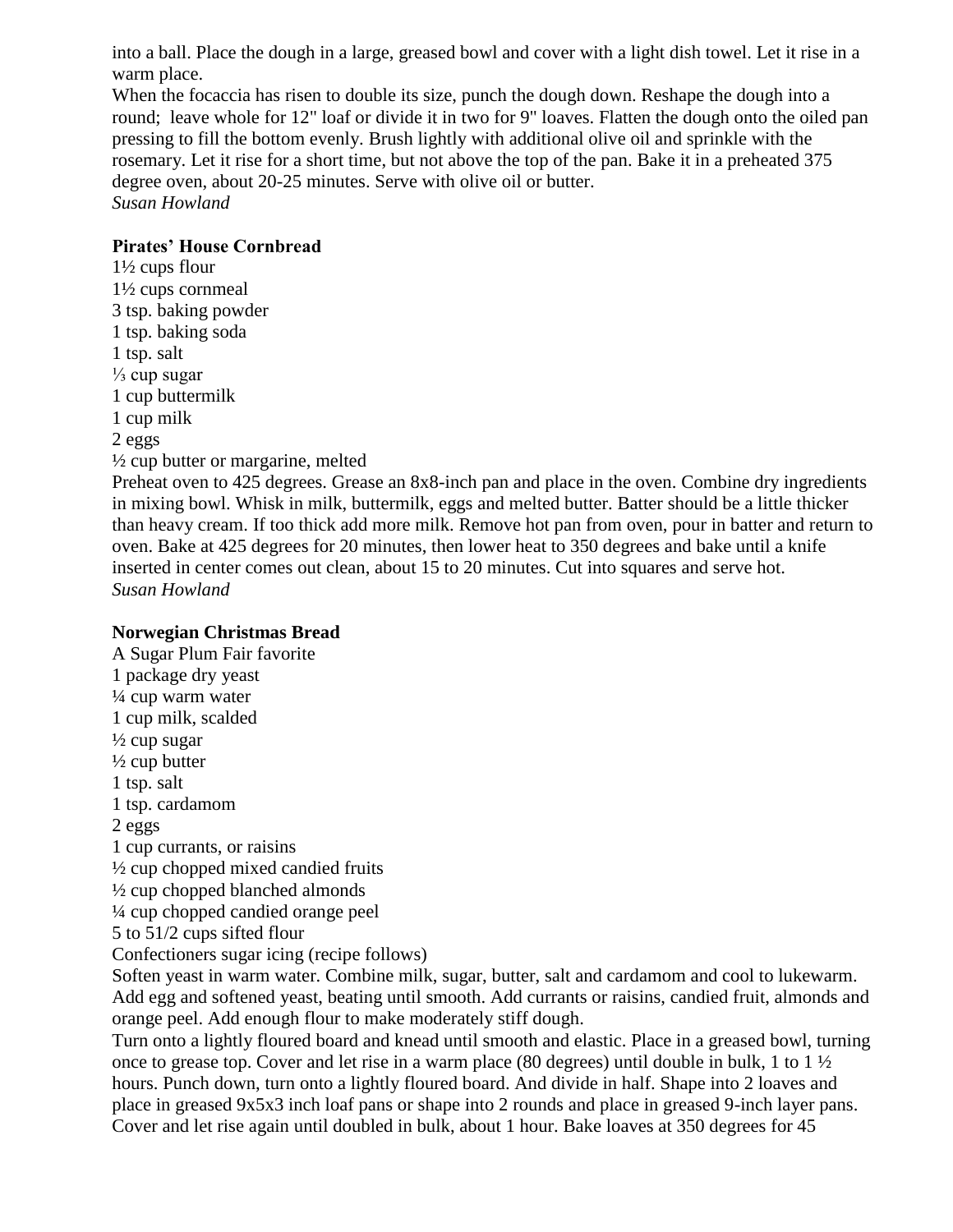minutes, or until done. Bake round cakes at 375 degrees for 30 minutes, or until done. Let cool in pans for 10 minutes, then turn onto a wire rack. Brush with melted butter. Cool slightly and frost with Confectioners Sugar Icing. *Confectioners Sugar Icing.* 1¼ cup sifted confectioners sugar 1 Tbsp. softened butter 1½ Tbsp. hot milk Blend butter and sugar together with enough milk to make a smooth icing. *Susan Howland*

್ಲಿಯೊ ಕ್ಲಿಯೊ ಕ್ಲಿಯೊ ಕ್ಲಿಯೊ ಕ್ಲಿಯೊ ಕ್ಲಿಯೊ ಕ್ಲಿಯೊ ಕ್ಲಿಯೊ ಕ್ಲಿಯೊ ಕ್ಲಿಯೊ ಕ್ಲಿಯೊ ಕ್ಲಿಯೊ ಕ್ಲಿಯೊ ಕ್ಲಿಯೊ ಕ್ಲಿಯೊ ಕ್ಲಿಯೊ

#### **6 Sweets**

**Snickerdoodle Pumpkin Bread** Prep: 35 min. Bake:  $45 \text{ min} + \text{cooking}$ Makes 12 servings INGREDIENTS:  $\frac{1}{2}$  cup butter, softened  $\frac{1}{2}$  cup sugar 2 large eggs  $\frac{1}{2}$  cup canned pumpkin 1½ cups all-purpose flour 1 tsp. baking powder  $\frac{1}{2}$  tsp. salt ¼ tsp. baking soda  $\frac{1}{3}$  cup buttermilk  $\frac{1}{2}$  tsp. ground cinnamon 1 tsp. molasses COATING: 5 Tbsp. butter, melted 1 Tbsp. maple syrup  $\frac{1}{4}$  cup sugar ¼ cup packed brown sugar  $\frac{1}{2}$  tsp. ground cinnamon

Preheat oven to 350 degrees. In a large bowl, cream butter and sugar until light and fluffy, 5-7 minutes. Add eggs, 1 at a time, beating well after each addition. Beat in pumpkin. In another bowl whisk flour, baking powder, salt and baking soda; add to the creamed mixture alternately with buttermilk, beating well after each addition. The batter will be thick.

Remove ½ cup batter to a small bowl; stir in cinnamon and molasses until blended. Pour half the remaining plain batter into a greased 8x4 inch loaf pan; dot with half the of the cinnamon batter. Repeat layer. Cut through batter with a knife to swirl.

Bake until a toothpick inserted in the center comes out clean, 45-50 minutes. Cool pan for 20 minutes before removing bread to a wire rack. For coating, in a bowl combine melted butter and maple syrup. In a large shallow bowl combine sugar, brown sugar and cinnamon. Brush the entire loaf with the butter mixture, allowing butter to soak into bread; roll loaf in sugar mixture, pressing lightly to coat. Cool completely before cutting.

*Marion Piltzecker*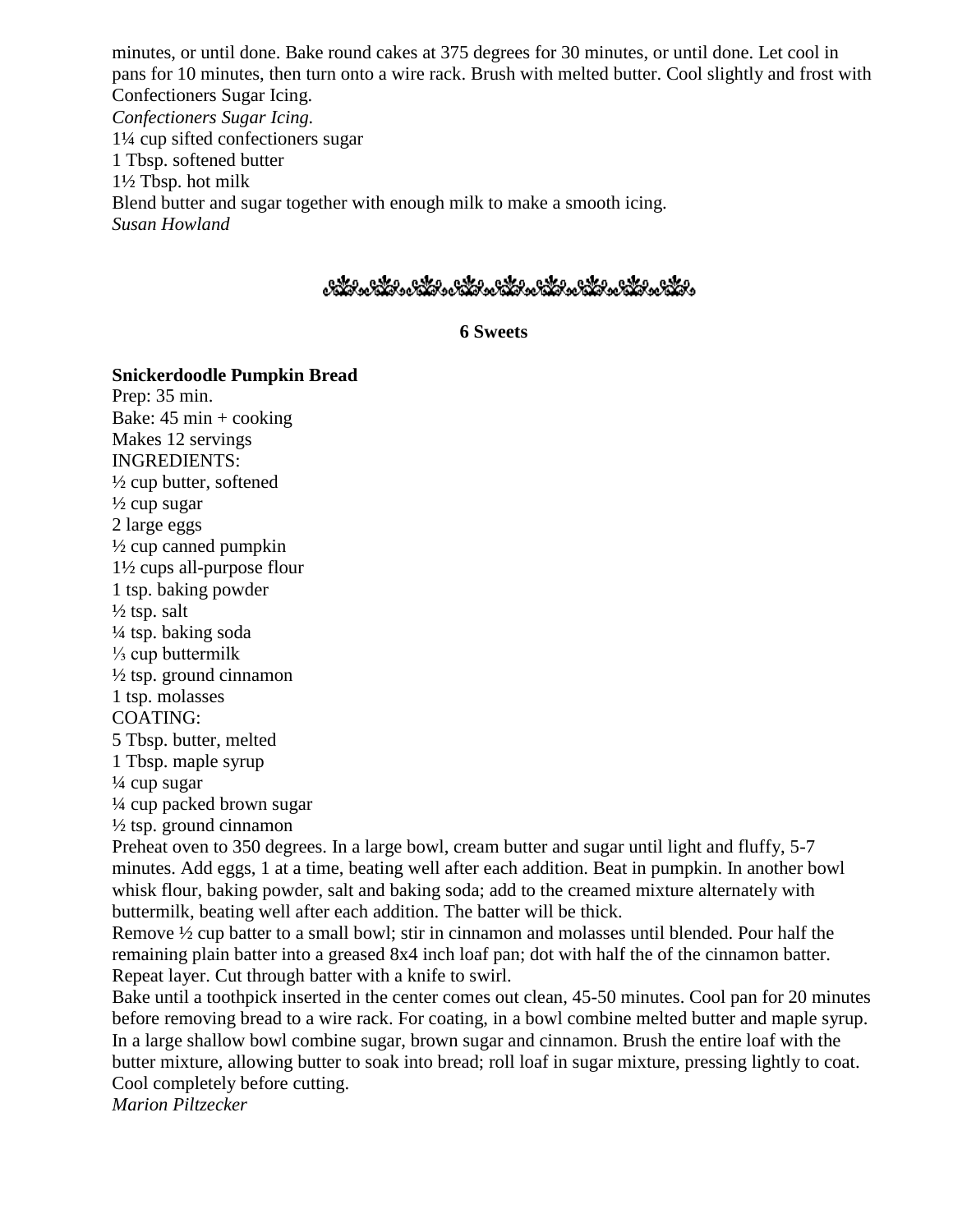## **Angel Pie**

The crust: 4 egg whites ¼ tsp. cream of tartar ¾ cup sugar 1 tsp. vanilla Beat egg whites and cream of tartar until stiff. Add sugar a little at a time, beating after each addition. Add vanilla. Pour meringue into greased pie pan and hollow out the center a bit. Bake at 300 degrees for 1 hour. The filling: 4 egg yolks  $\frac{1}{8}$  tsp. salt ¾ cup sugar 1 lemon, grate rind and then juice lemon  $\frac{1}{2}$  pt. whipping cream Beat yolks until thick. Add salt and sugar a little at a time alternating with lemon juice and rind. Cook in double boiler until thick. Cool. Whip cream. Fold whipped cream into cooled filling. Spoon into crust. Let stand in refrigerator overnight. *Peg Nelson*

# **Kahlua Cake**

Cake: Blend together the following: 1 pk. chocolate cake mix 1 pk. instant chocolate pudding 4 eggs 2 cups sour cream ¾ cup oil ½ cup Kahlua Fold in: 6 oz. chocolate chips Pour the batter into two greased and floured 8" round cake pans (bake for 40 - 45 minutes at 350 degrees) (There may be a bit too much batter for the 2 pans, so feel free to make a couple of bonus cupcakes with the remainder.)

Filling: 4 cups milk

2 chocolate pudding pkgs.

1 16 oz. container of Cool Whip or Whipped Cream (whipped cream tastes better but Cool Whip holds its consistency better)

Mix up 2 packages of instant Chocolate pudding.

In a large glass dish, layer a little of the chocolate pudding on the bottom, then a layer of whipped cream, then one of the cakes, the pudding, whipped cream, second cake, pudding, and finally top with whipped cream.

Feel free to spruce up the top with a couple of leftover chocolate chips, if desired. *Lana Pieczynski*

## **Graham Rounds**

15 graham crackers (whole) 1 can sweetened condensed milk ¾ cup chocolate chips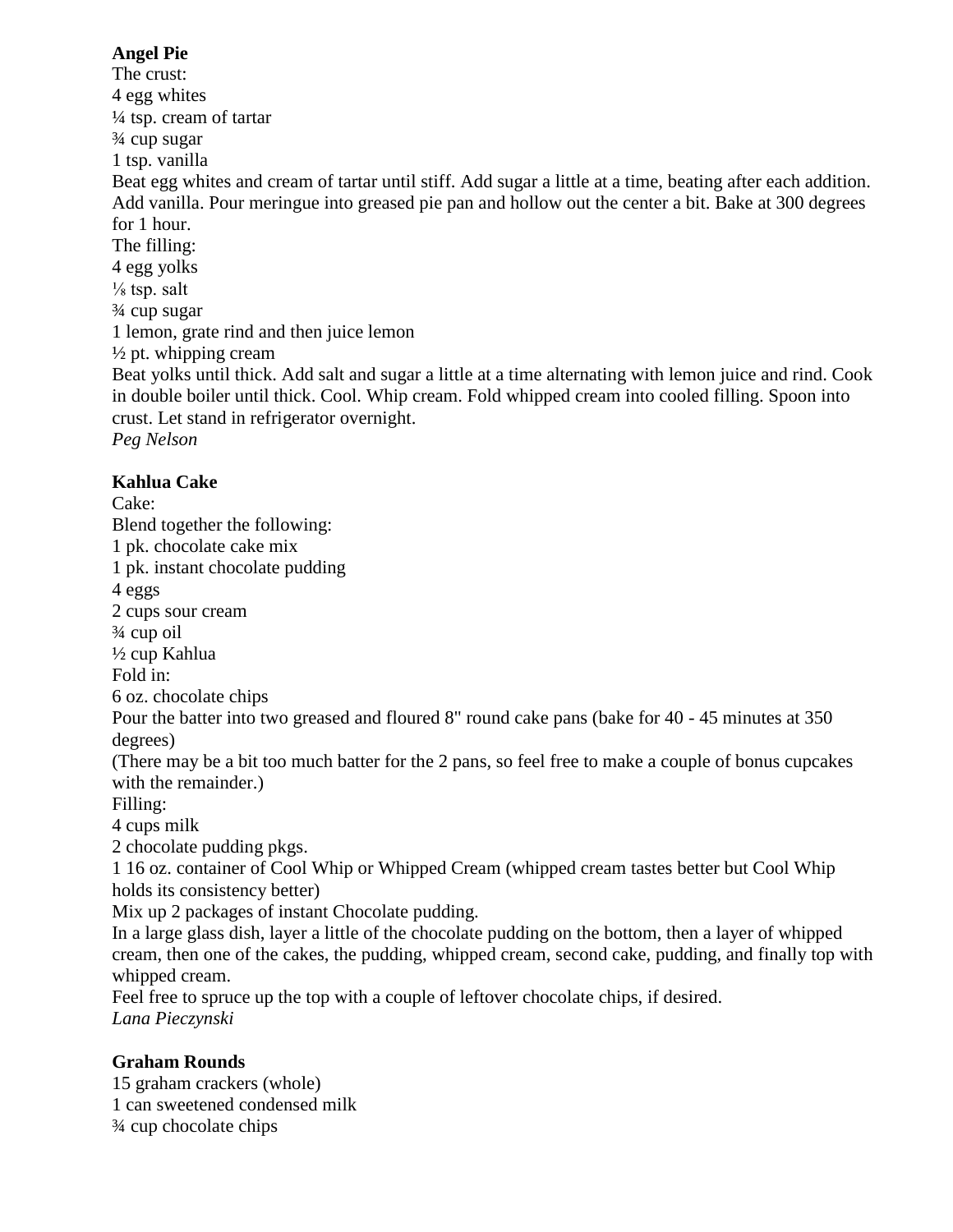Crush crackers; mix with other ingredients (very still dough). Spread into 9"x13" pan. Bake 15 minutes at 325 degrees. Cut with round cutter (1") or cut in squares. *Barbara Wilson*

## **Flourless Peanut Butter Cookies**

1 cup peanut butter 1 cup sugar 1 egg 1 tsp. vanilla extract Preheat the oven to 350 degrees. Combine peanut butter and sugar in a large mixing bowl. Add the egg and vanilla and mix well. Roll dough into balls and place on a greased baking sheet. Gently flatten the balls with the back of a fork. Bake for 10-14 minutes at 350 degrees. Allow to cool for 10 minutes before removing to a cooling rack.

*Linda Spooner*

# **No-Bake Oatmeal Chocolate Chip Bars**

15 mins. Prep,

1 hour 15 mins., Total

16 servings

These no-bake cereal bars are just as indulgent as a cookie and perfect for a snack.

Ingredient List

4 cups chocolate Cheerios or Coco Puffs

1 cup old fashioned or quick cooking oats

½ cup Speculoos cookie butter spread\* (I found this in the Whole Foods sections at Shaw's)

 $\frac{1}{2}$  cup honey or corn syrup

¼ cup packed brown sugar

 $\frac{1}{2}$  cup semisweet mini chocolate chips

Line bottom and sides of 8-inch square pan with foil or parchment paper. Spray foil with cooking spray. In large bowl, mix cereal and oats; set aside.

In a large microwavable bowl, microwave cookie butter, honey and brown sugar uncovered on high 2-3 mins., stirring every 30 seconds, until mixture is boiling and slightly thickened.

Pour over cereal mixture in a bowl; stir until evenly coated. Gently stir in chocolate chips. Using buttered back of spoon, press mixture very firmly in pan. Refrigerate about an hour or until firm enough to cut.

For bars, cut into 4 rows by 4 rows. Store covered at room temperature up to 1 week.

Tip: \* Cookie butter is very much akin to peanut butter-similar consistency and color. The rich gingerbread flavor actually comes from the so called "Speculoos cookie," a crunchy Belgian cookie that has a hint of caramel.

*Lynn Garland*

## **Chocolate Peanut Butter Brownies**

2 squares (1 ounce each) unsweetened chocolate  $\frac{1}{2}$  cup butter 2 eggs 1 cup sugar  $\frac{1}{2}$  cup all-purpose flour FILLING: 1½ cups confectioners sugar  $\frac{1}{2}$  cup creamy peanut butter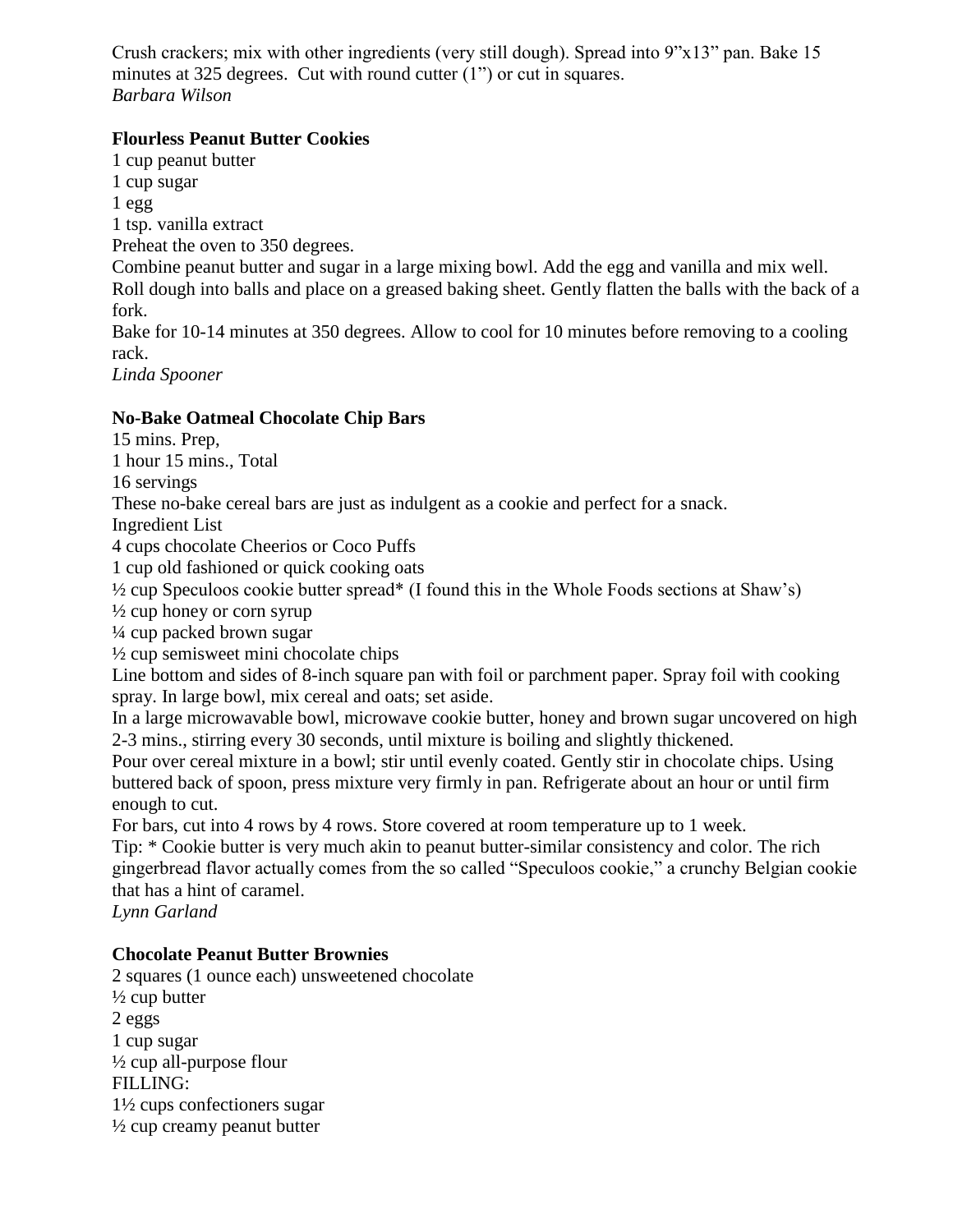¼ cup butter, softened 2-3 tbsp. half and half, or milk GLAZE: 1 square (1ounce) semisweet baking chocolate 1 tbsp. butter

In a small saucepan, melt chocolate and butter over low heat. Set aside. In a mixing bowl, beat eggs and sugar until light and pale-colored. Add flour and melted chocolate, stir well. Pour into a greased 9" square baking pan. Bake at 350 degrees for 25 minutes or until a toothpick inserted near the center comes out clean. Cool.

For filling, beat confectioners sugar, peanut butter and butter in a mixing bowl. Stir in cream or milk until the mixture reaches desired spreading consistency. Spread over cooled brownies. Cover and chill until firm.

For glaze, melt chocolate and butter in a saucepan, stirring until smooth. Drizzle over the filling. Chill before cutting. Store in the refrigerator. YIELD: 5 dozen. *Marion Piltzecker*

#### **Inside out/ or Topsy Turvey Cupcakes**

Cupcake Ingredients: 3 cups flour 2 tsp. baking soda 1 tsp. salt 2 cups sugar 2 cups water  $\frac{1}{2}$  cup cocoa 2 tsp. vanilla 2 tsp. vinegar  $\frac{2}{3}$  cup of oil Mix all ingredients together. I usually add wet first, dry a little at a time till all incorporated. Filling: 8 oz. cream cheese 1 egg ⅓ cup sugar  $\frac{1}{8}$  tsp. salt Mix together. Add one 12oz. bag of chocolate chips. Fill two dozen ( I think, I don't recall, I just do it!) cupcake pans with paper. Fill each container half full. Drop a "hefty" spoonful of cream cheese mixture in. Bake 350 for 25 mins. Reheating: one can use the microwave to heat for a few seconds so it is warm and gooey. *Bobbie Helbig*

## **Choco Berry Pie**

Great for a summer get together. 8 servings Ingredients: 1 package, 10 oz. frozen strawberries, thawed and drained 35 chocolate wafer cookies (Nabisco, sometimes hard to find) 3 egg whites  $\frac{1}{4}$  cup sugar 1¼ cup heavy cream Fresh strawberries for garnish 1. Puree berries in electric blender, set aside 2. Line bottom of 9" pie plate with 7 chocolate cookies. Line edges of plate with 12 cookies.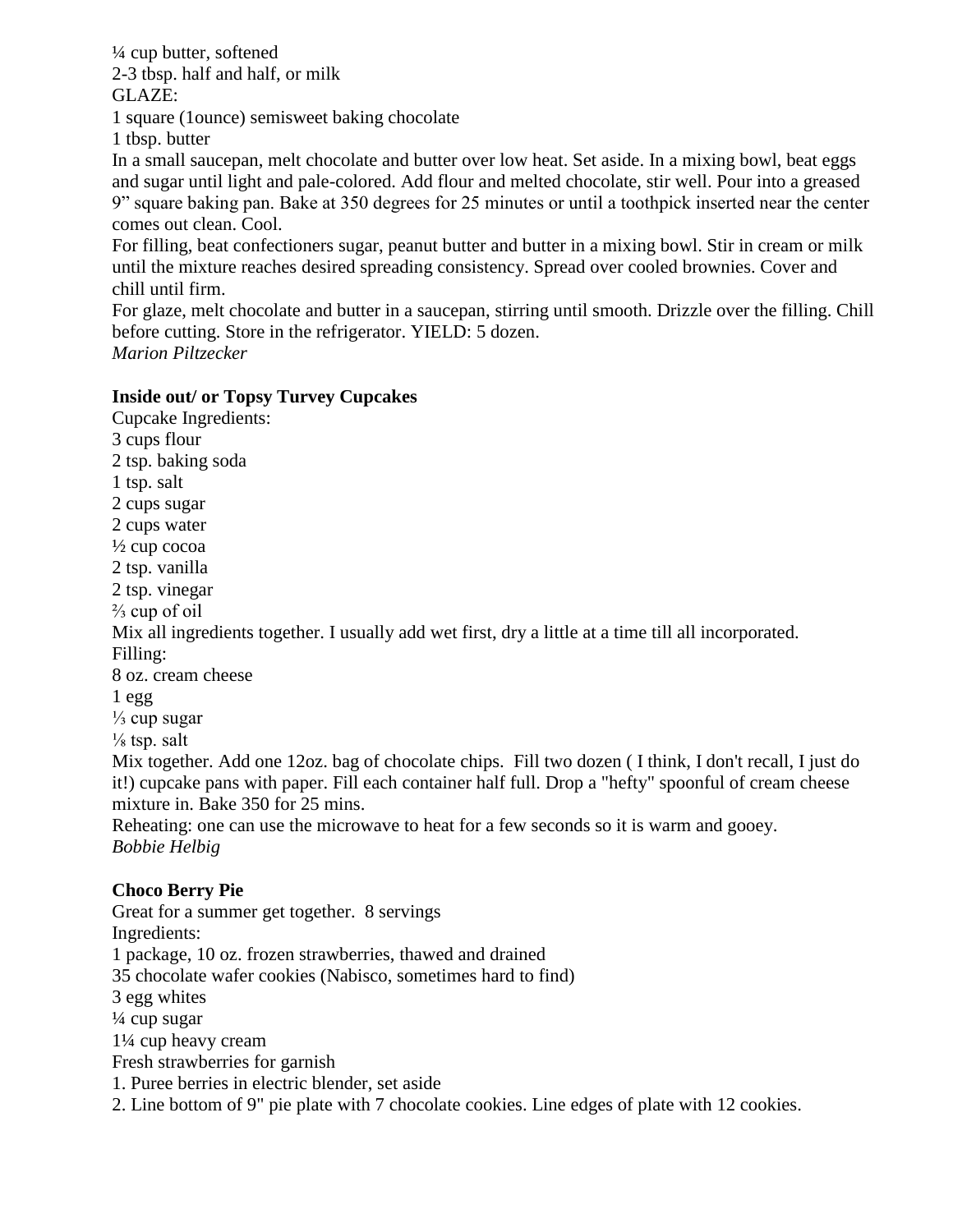3. Beat egg whites in a small bowl with electric mixer until soft peaks form. Gradually add sugar until stiff but not dry peaks form. Reserve.

4. Beat one cup of the heavy cream in a med. sized bowl. Fold in strawberry puree and egg whites. Spoon half the mixture evenly over the cookies in the pie plate. Place a double layer of cookies (12) over top. Mound remaining mixture on top. Break remaining 4 cookies in half, arrange 8 halves vertically in spoke pattern on top. Cover lightly with plastic wrap. Freeze at least 8 hours or overnight ( I always do overnight).

5. Just before serving, beat remaining 1/4 cup cream in small bowl until stiff; garnish with fresh strawberries.

*Bobbie Helbig*

#### **Mint Surprise Cookies**

Cream: 1/2 cup of butter 1/4 cup of brown sugar 1/2 cup sugar Add:  $1 <sub>egg</sub>$ 1/TS water 1/2 tsp. vanilla Sift together and add: 1 1/2 cups of flour 1/2 tsp. baking powder 1/4 tsp. salt Chill Dough. Enclose solid mint (Andes) in apx. 1 TBS. cookie dough. Bake 375 for 10-12 mins. *Bobbie Helbig*

## **Cream Puffs**

1 cup water  $\frac{1}{2}$  cup butter 1 cup all-purpose flour 4 eggs Vanilla cream pudding Confectioners sugar

Heat oven to 400. Heat water and butter to a boil. Stir in flour. Stir vigorously over low heat about 1 minute or until mixture forms a ball. Remove from heat. Beat in eggs, all at one time; continue beating until smooth. Drop dough by ¼ cup fulls, 3" apart onto ungreased baking sheet. Bake 35 to 40 min or until puffed and golden. Cool away from draft. Cut open the top and add the pudding to. Dust with confectioners sugar. *Chris Bolte*

## **Golden Pound Cake**

1 cup of shortening (butter or margarine) 1-2/3 cup sugar 5 eggs 1-1/2 tsp lemon juice 1/2 tsp almond extract 2 cups flour 1/2 teaspoon salt (At Christmas add pecans and cherries.)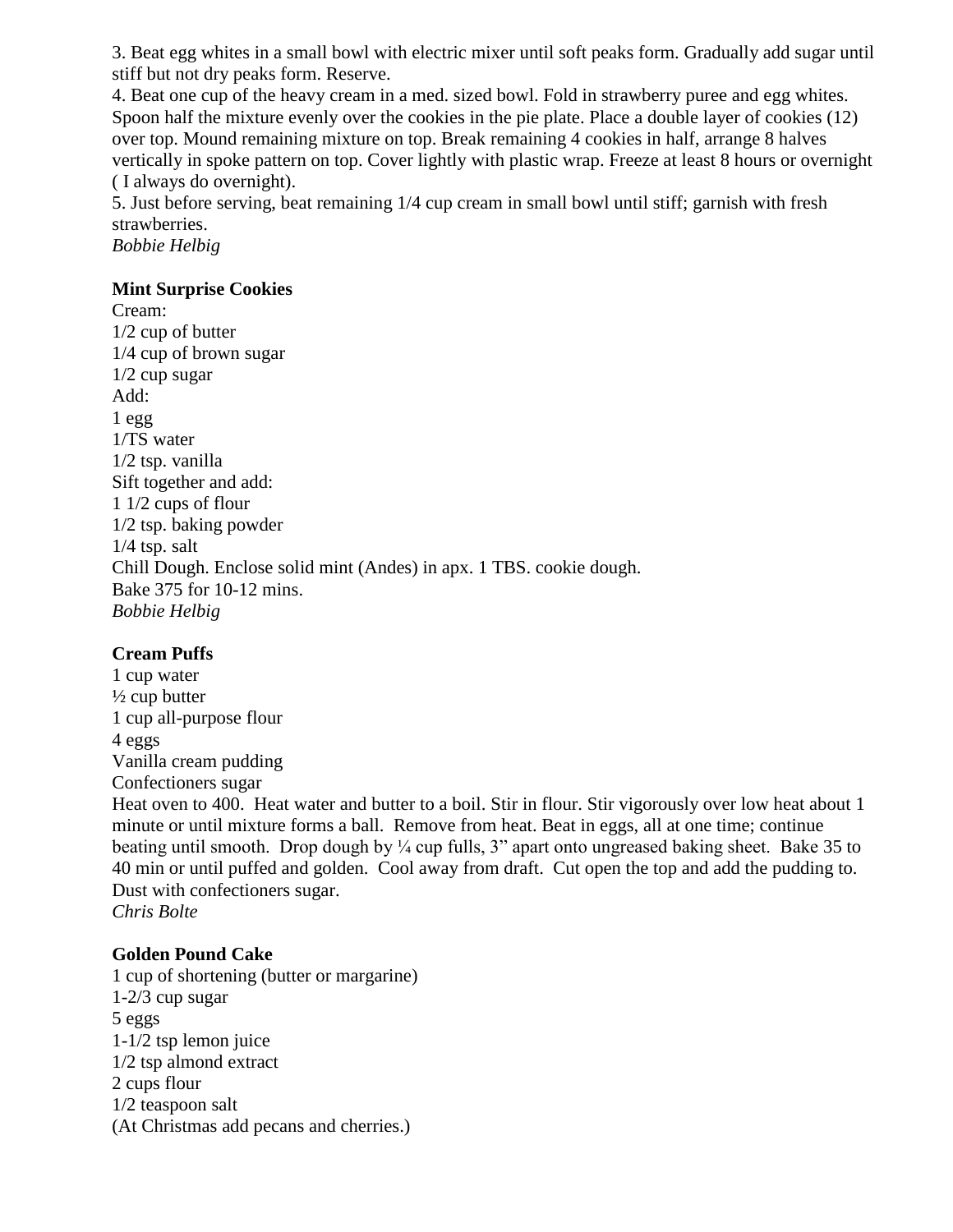Cream shortening and sugar, then add eggs one at a time. Beat well after each addition. Add flavorings and beat well. Add dry ingredients. Bake in a sprayed loaf pan 5"x 10" in a slow oven 325° for 70 minutes *Chris Briere*

#### **Italian Chocolate Cookies**

4 cups flour 1 cup sugar ¾ cup baking cocoa  $\frac{1}{4}$  tsp black pepper 1 tsp cinnamon  $\frac{1}{2}$  tsp cloves  $\frac{1}{2}$  cup oil 1 cup walnuts (optional) 1 tsp vanilla 1 cup milk 1.2 cup chocolate chips

Mix all dry ingredients. Make a well. Add milk and oil. Mix and add nuts and chocolate chips. If mix is too dry, add more milk a little at a time. Mix with hands. Roll into small balls. Bake for 12 – 15 minutes at 375.

*Chris Bolte*

#### **Chocolate Hot Water "Hershey" Cake**

2/3 cup shortening 2 cups sugar 2 eggs  $\frac{1}{2}$  cup cocoa 2 teaspoon baking soda 1 teaspoon baking powder ¼ teaspoon salt 3 cups flour 2 cups hot water 2 teaspoons vanilla Preheat oven to 350 degrees. Mix shortening, sugar, and eggs. Add cocoa, baking powder and salt. Alternate adding hot water with flour. When all is mixed, add vanilla. Pour into a greased Angel Food or Bundt Pan. Bake 30-40 minutes, until a toothpick comes out clean. Frost with your favorite frosting. The frosting: 1 stick of butter 2 tsp. vanilla 1 package 10X (confectioners) sugar. Mix well & if need be to make it smoother add either a dab of milk or water. *Chris Briere (from his mother)*

## **Apple Cobbler**

Put about 4 cups apples (or other fruit), peeled and sliced, into a baking dish Sprinkle with: 2/3 cup sugar Cinnamon 1 TBS flour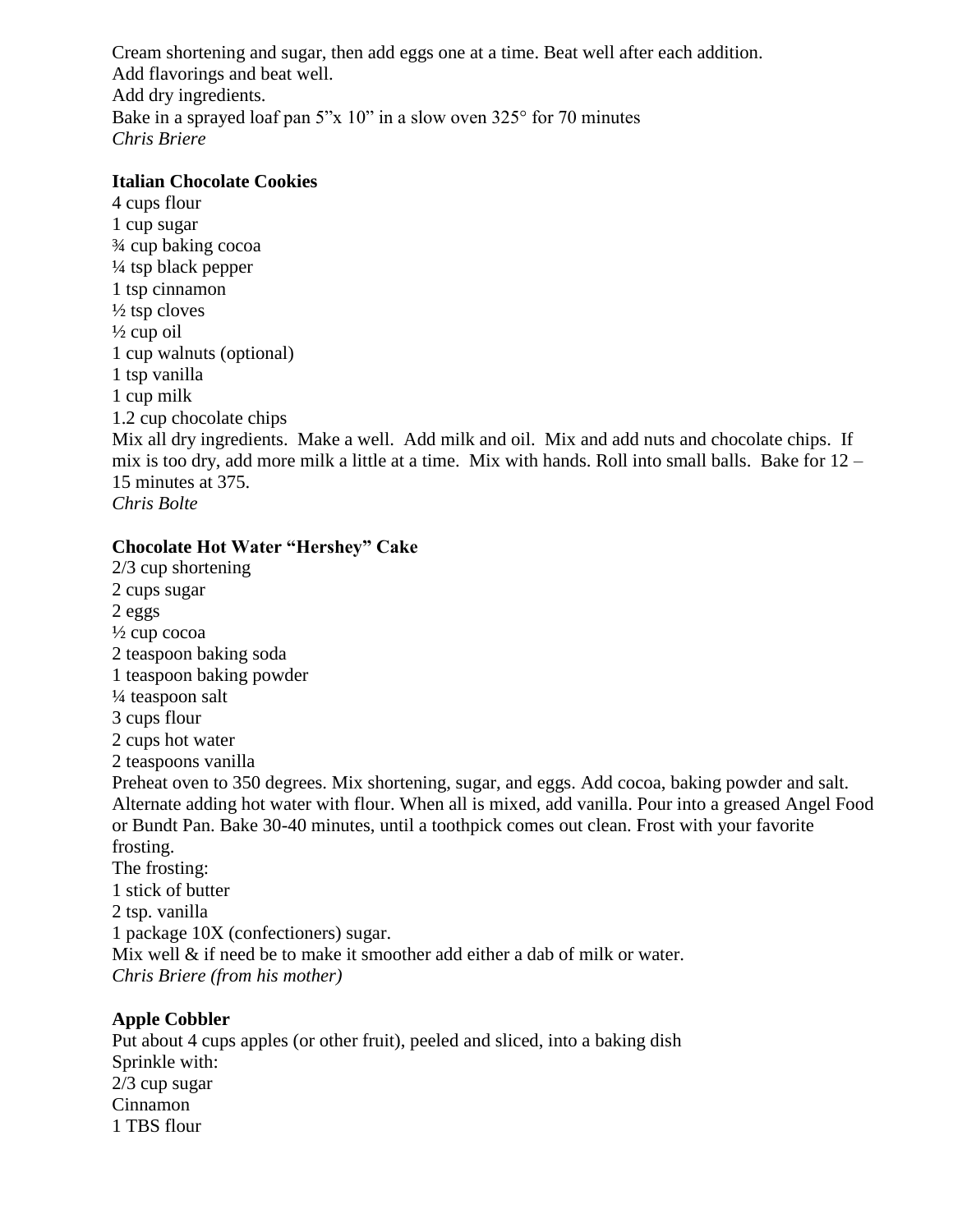Pour over the surface 2 TBS melted butter Prepare the batter: In a medium bowl mix together: 1 cup flour  $\frac{1}{2}$  cup sugar 1 tsp baking powder  $\frac{1}{4}$  tsp salt Mix together in a small bowl: 1 egg and 1 egg yolk 1 TBS melted butter  $\frac{1}{4}$  cup milk Mix the wet ingredients into the dry ingredients with a few swift strokes until blended; batter will be stiff. Spoon the batter over the apples smoothing evenly to cover the apples. Sprinkle a little sugar and cinnamon on top Bake at 425 degrees for 30 minutes. *Susan Howland*

#### **Peanut Butter Tandycakes**

Ingredients 4 eggs 2 Tablespoons oil 2 cups sugar 1 cup milk 2 cups all purpose flour 2 teaspoons baking powder 1 teaspoon vanilla dash of salt For topping-8 oz chocolate (milk , semisweet or dark) 1 cup creamy peanut butter 1) Preheat oven to 350\* 2) Grease a jelly roll pan (11x15inch pan) and line bottom with parchment paper 3) Thoroughly mix all ingredients together until smooth. 4) Bake for 15 mins. 5) While still hot, spread peanut butter on top of the cake. 6) Cool completely (can be sped by placing in the refrigerator) 7) Melt chocolate and spread over cooled peanut butter/cake. 8) Cool completely before cutting. *Heather Bousquet* **Sugar Cookie** 1 cup Butter 1 1/2 cups Sugar 2 Eggs 4 1/2 cups Flour

- 
- 1 tsp Baking soda
- 1 tsp Baking powder
- 1 tsp Salt
- 1 cup Sour Cream
- 2 tsp Vanilla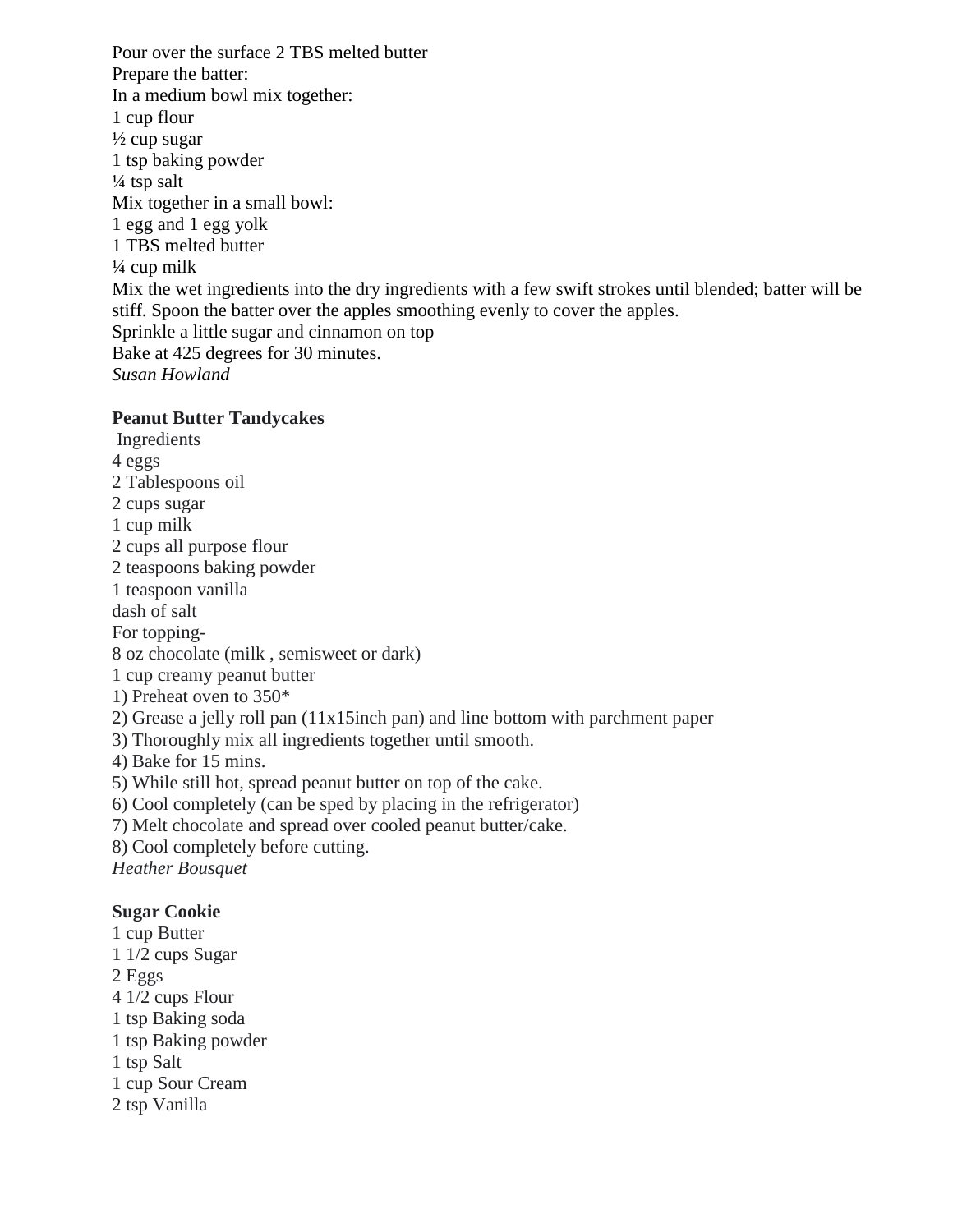Cream butter with sugar, vanilla and add eggs one at a time then add sour cream. Add sifted dry ingredients. Do not overmix. Divide into two logs, wrap in wax paper, and refrigerate over night or for a few hours. Roll on floured service to about 1/4 inch thickness. Cut with cookie cutters and bake in 350 degree oven for 10-12 minutes. *Nancy Waugh*

#### **Best Brownies**

Ingredients-

1/2 cup melted butter or margarine

- 1 cup sugar
- 1 teaspoon vanilla extract

2 eggs

- 1/2 cup all-purpose flour
- 1/3 cup cocoa powder
- 1/4 teaspoon salt
- 1/2 cup chopped walnuts

Heat oven to 350 degrees. Grease 9-inch square baking pan.

1) Mix together butter, sugar, and vanilla, Add eggs; mix well.

2) Stir together flour, cocoa, baking powder, and salt. Gradually add to egg mixture; mix well until blended.

- 3) Stir in nuts, if desired.
- 4) Spread batter evenly in prepared pan.
- 5) Bake 20-25 minutes or until brownies begin to pull away from sides of the pan.

6) Cool completely on a wire rack and cover with frosting.

*Brownie Frosting* 

- 1) 3 Tablespoons softened butter or margarine
- 2) 3 Tablespoons Hershey cocoa
- 3) 1/2 teaspoon vanilla extract
- 4) 1 cup powdered sugar
- 5) 1 to 2 Tablespoons milk

Beat butter, cocoa, and vanilla in a small bowl until blended. Add powered sugar and milk; beat to spreading consistency.

*Heather Bousquet* 

## **Shoofly Cake**

Ingredients-

- 2 cups warm water
- 1 teaspoon baking soda
- 1 cup molasses
- 4 cups all purpose flour

2 cups sugar

- 1 cup shortening
- 1) Preheat oven to 350 degrees.
- 2) Grease a 9x13 inch pan
- 3) Mix together water, baking soda, and molasses and set aside.
- 4) Crumb together flour, sugar, and shortening. Set aside 1 cup.
- 5) Fold together remaining crumb mixture with wet ingredients.
- 6) Sprinkle reserved crumbs on batter.
- 7) Bake for 45-60 mins.
- Brownie Frosting

*Heather Bousquet*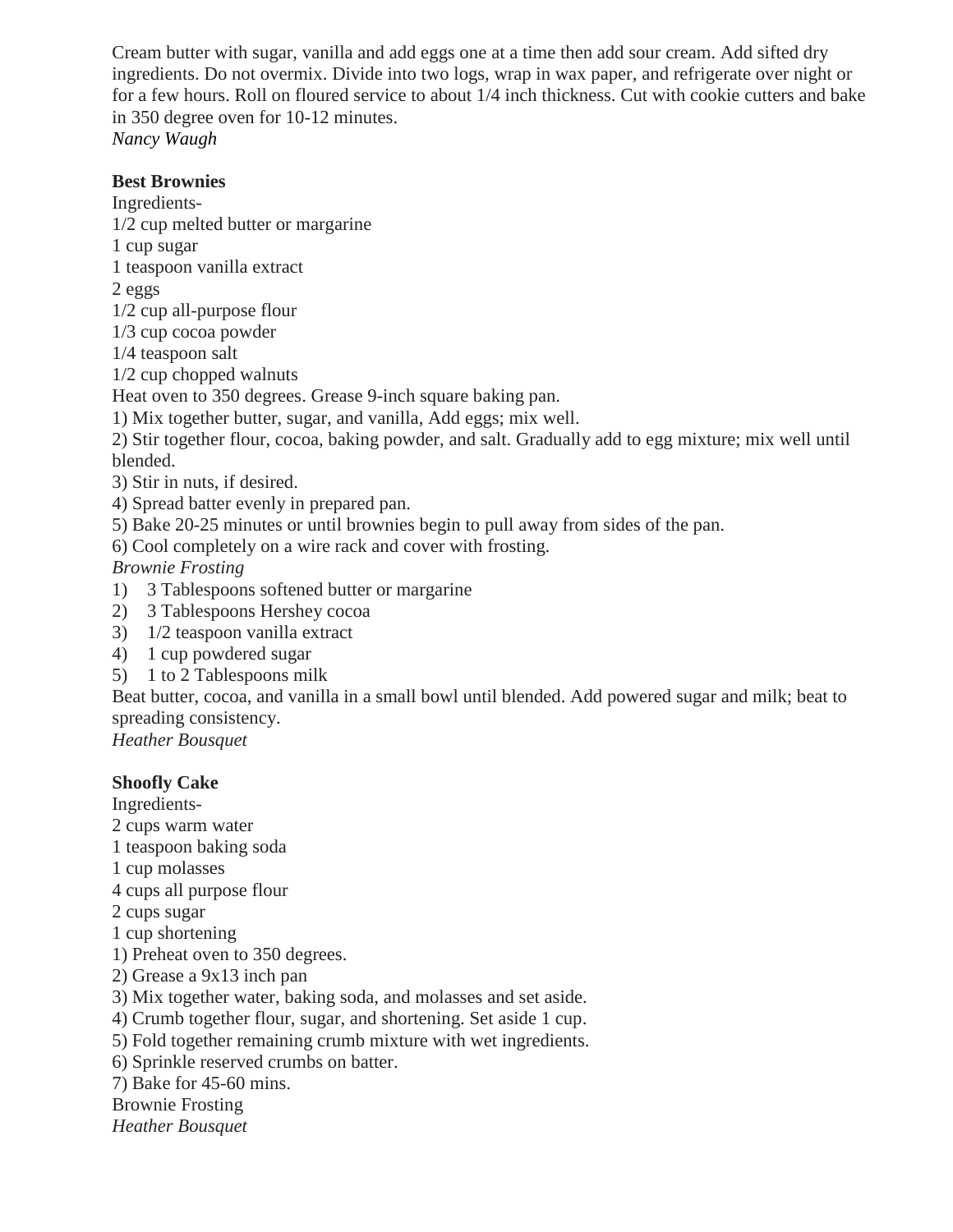#### **German Anise Cookies**

This recipe, in theory, came from a bakery in New Britain CT many many years ago. It can be split in half

4 cups (2 pounds) of sugar

1 pound vegetable shortening/margarine

4 eggs

Pinch of salt

1 pint (2 cups) milk

1 teaspoon baking soda

3 teaspoons cream of tartar

1 teaspoon anise oil (Not extract)

6 –7 cups flour, plus additional for rolling

Mix all ingredients. Start with 6 cups flour and add additional flour to make a stiff dough.

Cool in refrigerator (Freeze)

Roll out dough on a floured surface. Cut with cookie cutter, or a drinking glass, as desired and place on baking sheet.

Bake at 350° for 8 to 10 minutes

Cool on a rack

Mix together Confectioners (10X) sugar with a little warm water, and a little food color, (additional anise oil if desired) and spread/brush on cooled cookies.

When dry, wrap in wax paper and put in a tin. Flavor improves with age.

*Chris Briere*

## ್ರಿಯೊ ಕ್ಷಿಯೊ ಕ್ಷಿಯೊ ಕ್ಷಿಯೊ ಕ್ಷಿಯೊ ಕ್ಷಿಯೊ ಕ್ಷಿಯೊ ಕ್ಷಿಯೊ ಕ್ಷಿಯೊ

## **7 THIS AND THAT**

## **Scripture Cake**

Cream:1 cup Judges 5:25 (butter) With: 2 cups Jeremiah 6:20 (sugar) Add: 2 Tbs. Exodus 16:20 (honey) Beat with the above mixture 4 Isaiah 10:14 (eggs) Sift: 4 cups 1st Kings 4:22 (flour) 2 Tbs. Amos 4:5 (baking powder) 1 tsp. each of 1st Kings 10:2 (spices) Dash of Leviticus 2:13(salt) Chop, mix and flour: 2 cups 1st Samuel 30:12 (raisins) 2 cups Nahum 3:12 (figs) 2 cups Numbers 17:8 (almonds) Combine all together with: ½ cup Genesis 24:20 (water) Follow the advice of Solomon for bringing up a child: Proverbs 23:14 (beat with a rod) Bake in a slow oven, 275 degrees, until tested done, about 2 hours.

## **Pancakes for a Crowd**

A pancake supper recipe 8 cups all purpose flour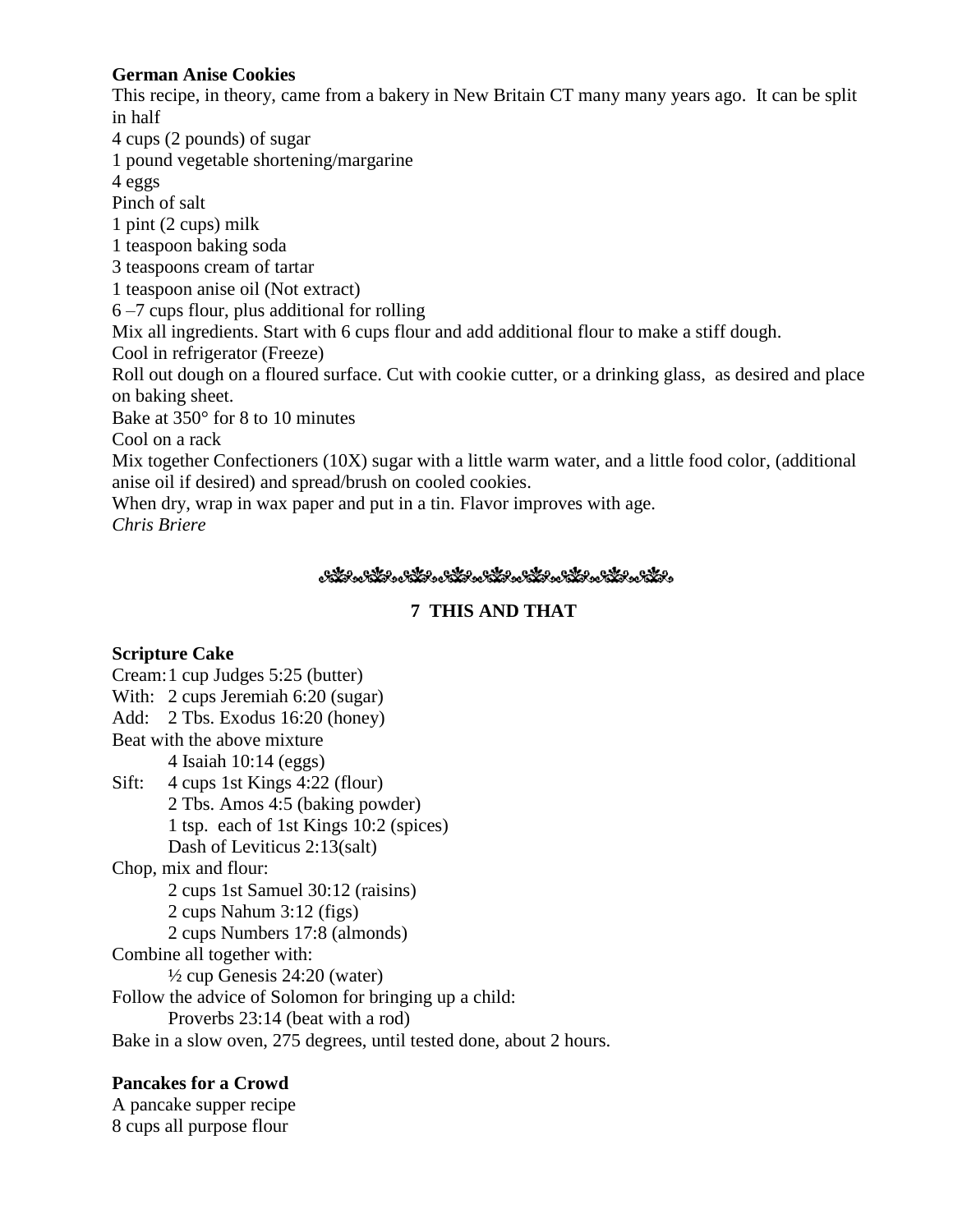8 tsp. baking powder 4 tsp. salt 4 tsp. baking soda ¾ cup sugar 8 eggs 2 qts. milk, approximately 1 stick butter, or margarine, melted Mix dry ingredients together in a large bowl. Crack eggs into a 4-cup measuring cup; add enough milk to make 4 cups. Pour into another bowl; add to egg mixture another 4 cups milk. Add the melted butter and mix. Add wet ingredients to dry ingredients. Mix just until dry ingredients are moist, batter will be lumpy. Cook on a greased griddle. Serves 12 to 16. *Susan Howland*

#### **Joy's Blueberry Sauce**

1 cup sugar 4 tsp corn starch 1 dash salt 1/2 cup water 1 qt blueberries Bring to a boil for 4 min and cool. Serve over pancakes, French toast or waffles. *Chris Bolte*

## **Playdough**

*Not edible* 2 Tbs. cooking oil 2 cups flour 1 cup salt 2 cups cold water 2 tsp. cream of tartar Coloring, if desired Mix all together until smooth. Cook over medium heat until dry and thick. Turn out into floured surface and knead until smooth. Store in airtight container. *Susan Howland*

## <u>ಿಯೋಜಿಸಿಂದರೆ ಅನುಭವಿಸಿದ್ದಾರೆ. ಇದರ ಅನುಭವಿಸಿದ್ದಾರೆ.</u>

## **Recipes from the 1912 Holy Trinity Mission Cookbook**

These recipes were submitted when Holy Trinity was a Mission Church. Each recipe was typewritten by hand and not printed by machine.

#### **Nut Cookies**

 $\frac{1}{2}$  cup butter 1 cup sugar 2 eggs 2 large Tbs. cream ¾ cup flour Vanilla to flavor ½ cup chopped Walnuts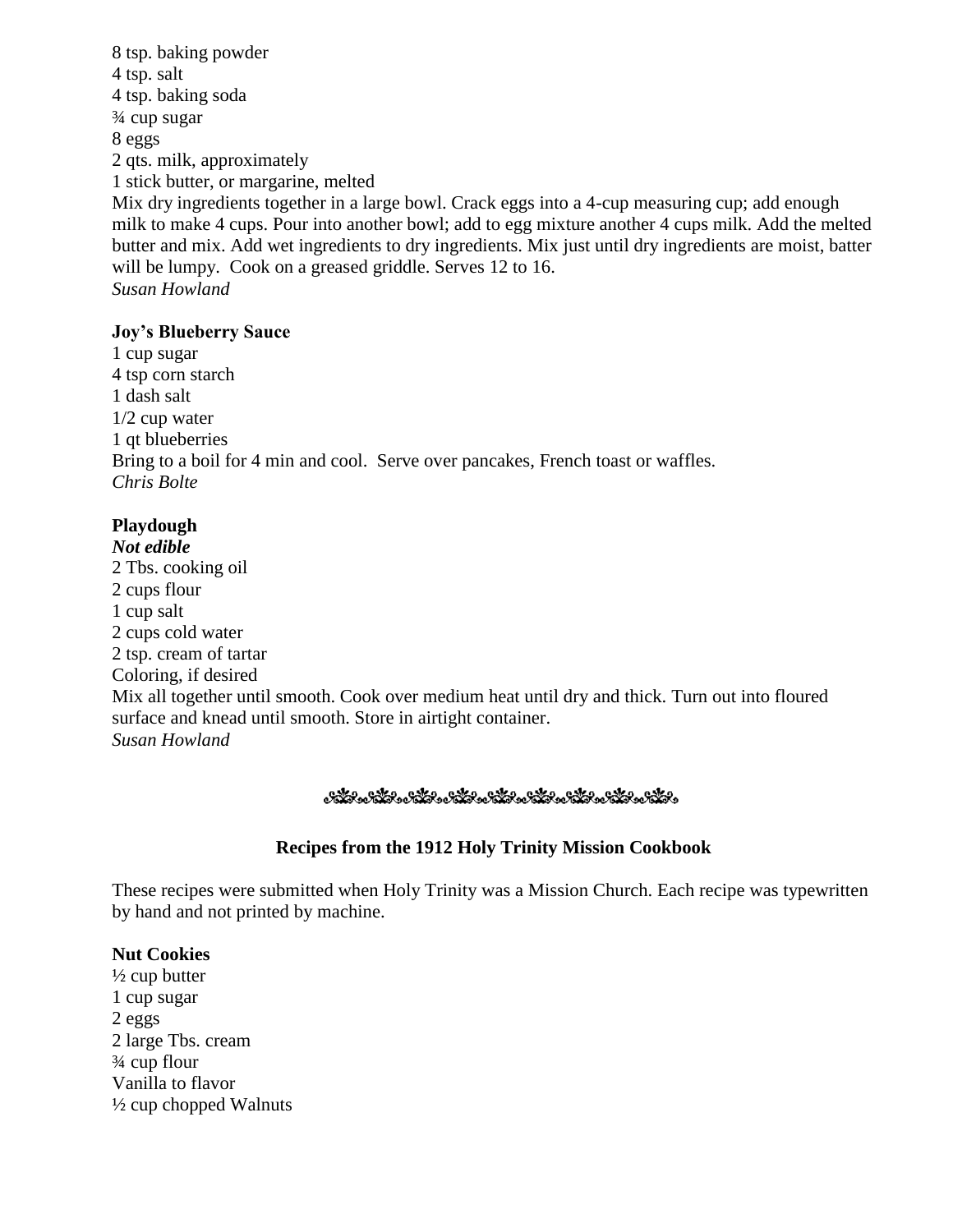Drop from a teaspoon and bake in a quick oven *Mrs. J. Dresser*

## **Devils Food**

2 cups dark brown sugar  $\frac{1}{2}$  cup butter 2 cups flour 2 eggs  $\frac{1}{2}$  cup sour milk 1 small tsp. soda ¼ cup cake chocolate Pour over this ½ cup boiling water. Add a pinch of salt, and flavor with vanilla. Bake in one pan. Icing: 2 Tbs. cream thickened with pulverized sugar; flavor with vanilla, and spread on cake while warm. *Miss I.M. Metcalf*

## **Vanilla Sandwich**

¼ lb. Butter  $4\frac{1}{2}$  oz. Sugar 6 oz. Flour 3 eggs 1 tsp. baking powder

Cream butter and sugar together; put in yolks of eggs separately; add the whites. Mix the flour; add baking powder, and add a few drops of vanilla.

Filling: 1-Tbs. cornstarch, 1-cup milk, 1 egg, and vanilla. Mix the cornstarch with a drop of milk, and warm the rest of the milk in a jar. When warm, put in the cornstarch and egg well beaten. Sweeten to taste and boil until it thickens. Then add the essence. Cut the cake when cold and put a layer or two of vanilla filling between.

*Mrs. T. Yates*

## ್ರಿಯೊ ಕ್ಷಿಯೊ ಕ್ಷಿಯೊ ಕ್ಷಿಯೊ ಕ್ಷಿಯೊ ಕ್ಷಿಯೊ ಕ್ಷಿಯೊ ಕ್ಷಿಯೊ ಕ್ಷಿಯೊ

## **Recipes from Holy Trinity Church Cookbook 1975**

## **Norwegian Apple Pie**

¾ cup sugar ½ cup flour  $1$  egg ½ tsp. vanilla  $\frac{1}{4}$  tsp. salt 1 tsp. baking powder  $\frac{1}{2}$  cup chopped walnuts 1 cup peeled, diced apples Combine sugar, flour, salt, and baking powder; stir well. Beat in egg and vanilla with a spoon. Stir in nuts and peeled apples. Mixture becomes thick. Spoon it into buttered 8 or 9-inch pie plate; spread somewhat evenly. Bake 30 minutes at 350 degrees. Serve warm or cold, plain or with ice cream. This

is more like a very rich apple cake than a pie.

*Vera Anderson*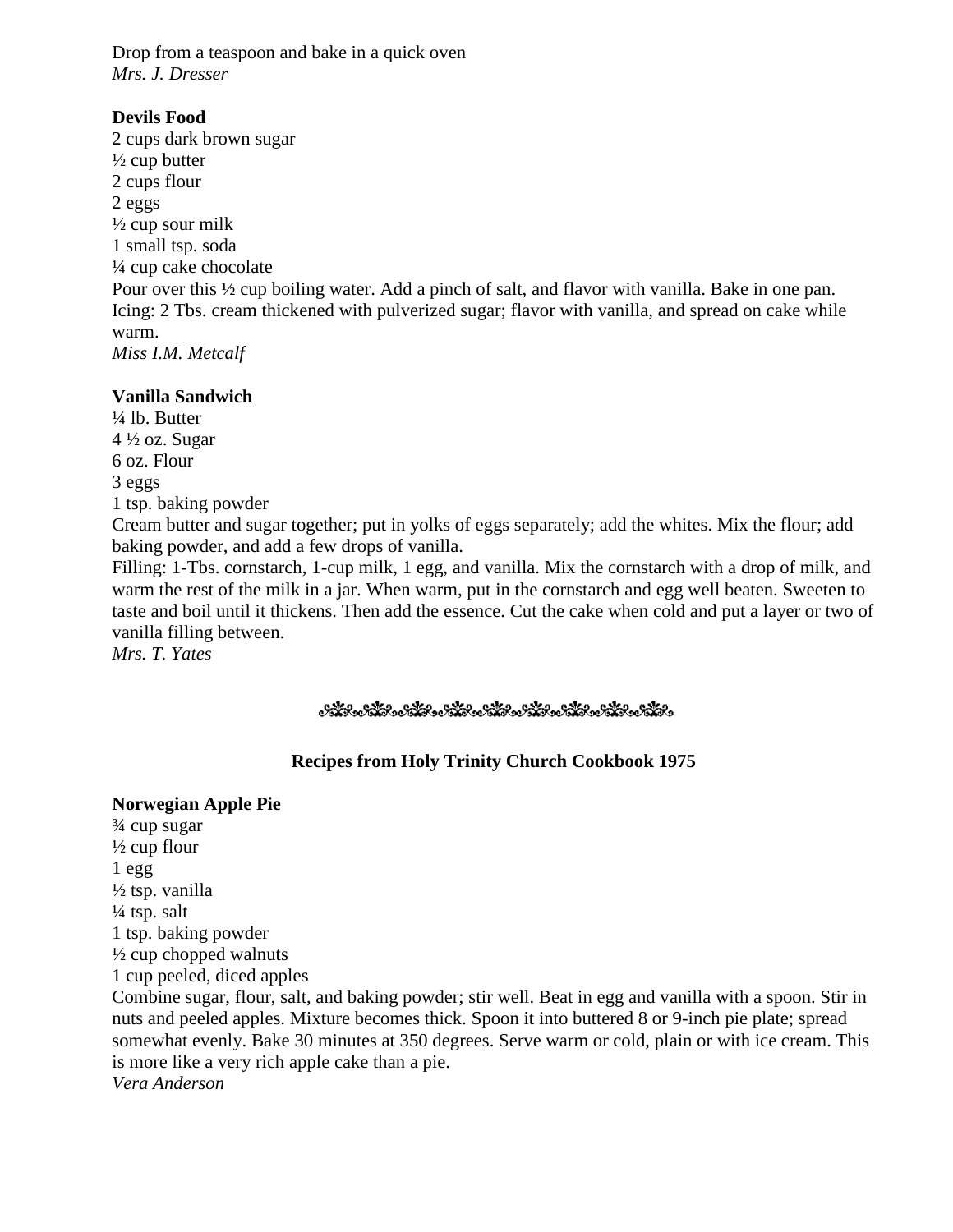#### **Rice Pudding**

2/3 cup rice 3 eggs, beaten  $\frac{1}{2}$  cup raisins 1 tsp. vanilla  $\frac{1}{2}$  cup sugar  $\frac{1}{2}$  tsp. salt 1 quart milk Use regular rice and put into pan of boiling water, 1 quart. Cook slowly 20 minutes. Remove and drain; pour into crockery bowl with milk and remaining ingredients, adding eggs last. Sprinkle with nutmeg; bake about 40 minutes in 400-degree oven until golden brown. Remove from oven; let cool. Serve in glass dessert goblets topped with 1 or 2 maraschino cherries and whipped cream. *Seaver Rice*

#### **Brownies**

¼ lb. margarine 1 cup sugar 2 eggs, beaten 2 squares unsweetened chocolate ½ cup sifted flour  $\frac{1}{2}$  cup nuts 1 tsp. vanilla Bake at 350 degrees in 8-inch greased and floured pan. *Evie Cobden, Jr.* 

#### ಿಯೊಂದರೊಂದರೊಂದರೊಂದರೊಂದರೊಂದರೊಂದರೊಂದರೊ

## **Recipes from the 1990 Holy Trinity Church Cookbook**

#### **Crustada**

1 cup shortening 1 ¼ cups sugar 4 eggs 4 cups flour 1 tsp. vanilla 2 cans fruit pie filling Preheat oven to 425 degrees. Cream sugar and shortening in large bowl. Add eggs and vanilla. Add flour slowly until mixed. Batter should be stiff. Press 3/4 of dough into cookie sheet. Cover with canned fruit pie filling. Roll remaining dough and place lattice across top of filling. Bake for 15 minutes at 425 degrees. Reduce temperature to 350 degrees for 25 minutes. *Diane Osimo*

## **Noodle Pudding (Kugel)**

8-oz. package broad egg noodles  $\frac{1}{2}$  cup sugar 1 lb. Creamed cottage cheese 1 cup sour cream 4 eggs Cornflakes crumbs Cinnamon Butter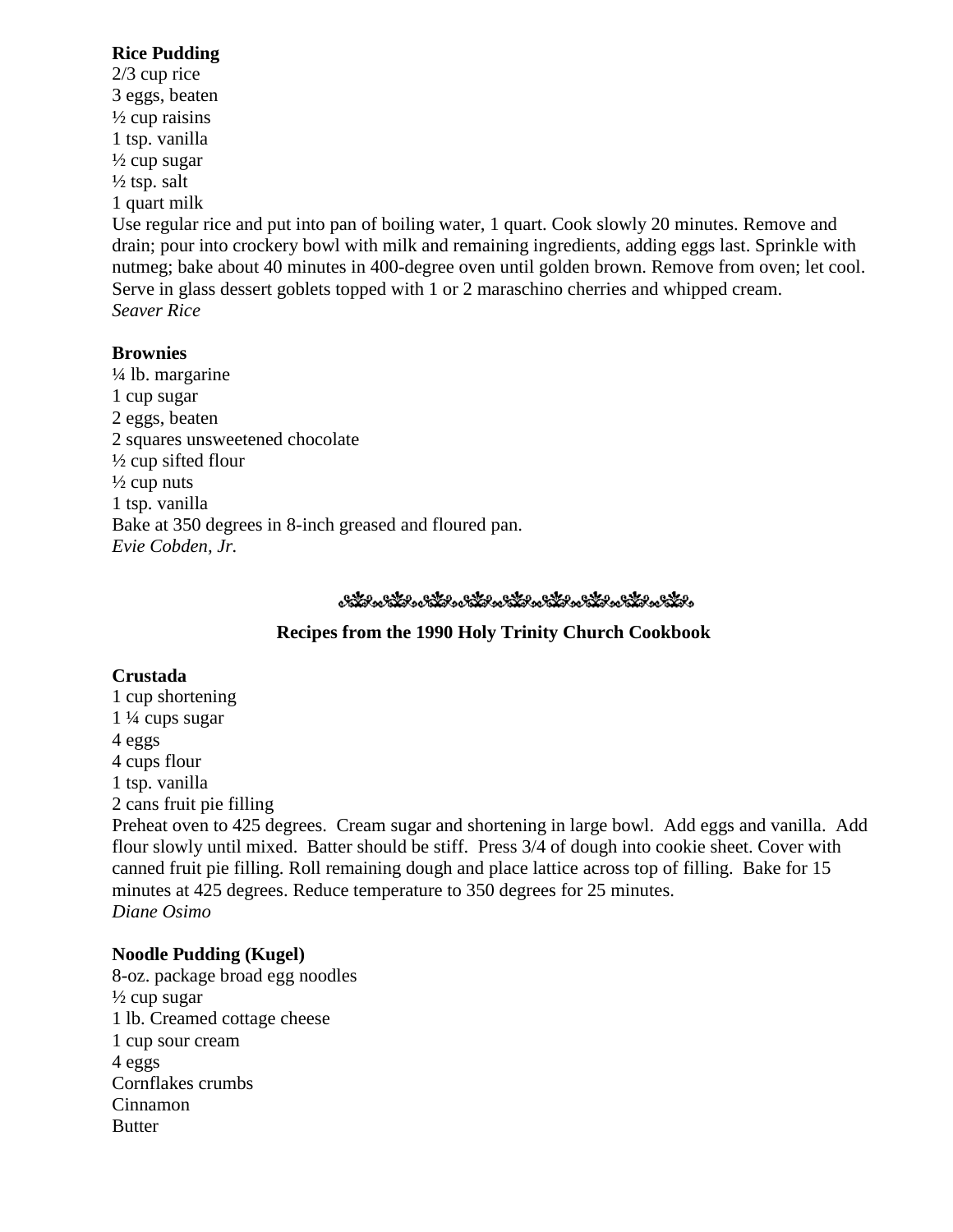Cook noodles in boiling water 9 minutes; drain; add sugar, cottage cheese, sour cream and beaten eggs. Pour into 8 inch greased square pan. Top with crumbs, cinnamon and butter pats. Bake at 350 degrees for 1 hour. A nice side dish. *Sandy Berinstein*

#### **Triple Fruit Salad**

2 cups fresh pineapple chunks, or 16 oz. canned unsweetened chunks, well drained 1 pint (2 cups) fresh strawberries, sliced in half 2 cups blueberries (fresh) 2 cups sliced bananas 1 cup seedless green grapes 1 cup seedless red grapes Topping: 1 ¼ cups cold milk  $\frac{1}{2}$  cup sour cream 1 pkg. instant banana cream pudding 8 oz. crushed pineapple, undrained In a large glass serving bowl layer fruits in order given. In medium bowl combine milk and sour

cream. Blend well and add pudding mix. Beat until well blended. Stir in crushed pineapple. Spoon pudding mixture over fruit to within 1 inch of' edge. Do not mix. Cover and refrigerate several hours. Excellent as appetizer or dessert.

*Fran Gleim*

## **Crab Mold**

Fran served this crab mold at a choir dinner she and Ralph hosted at her house in the 1990's.

1 can cream of mushroom soup, diluted

1 package unflavored gelatin, softened in

1 Tbs. cold water

1 cup chopped onions

1 cup chopped celery

1 lb. crab meat, or copy Crab,

1- 8 oz. package cream cheese, softened

Soften the gelatin in a little cold water. Add to mushroom soup. Heat to dissolve the gelatin. Cool and add remaining ingredients. Mix well. Fill fancy mold with mixture and chill. Turn out on bed of lettuce and surround with crackers to serve.

*Fran Gleim*

## **Rum Cake**

1 pkg. Duncan Hines yellow cake mix 1 pkg. vanilla instant pudding  $\frac{1}{2}C$ . milk ½ C. salad oil 2 tsp. sour cream 4 eggs ½ cup rum (Bacardi or Myers) 1 cup chopped chocolate bits (put in blender)  $\frac{1}{2}$  cup chopped nuts (put in blender) Grease and flour tube pan. Mix all ingredients except chocolate bits and nuts. Beat at rather high speed for about four minutes, until fluffy. Fold in chocolate bits and nuts. Pour into angel food cake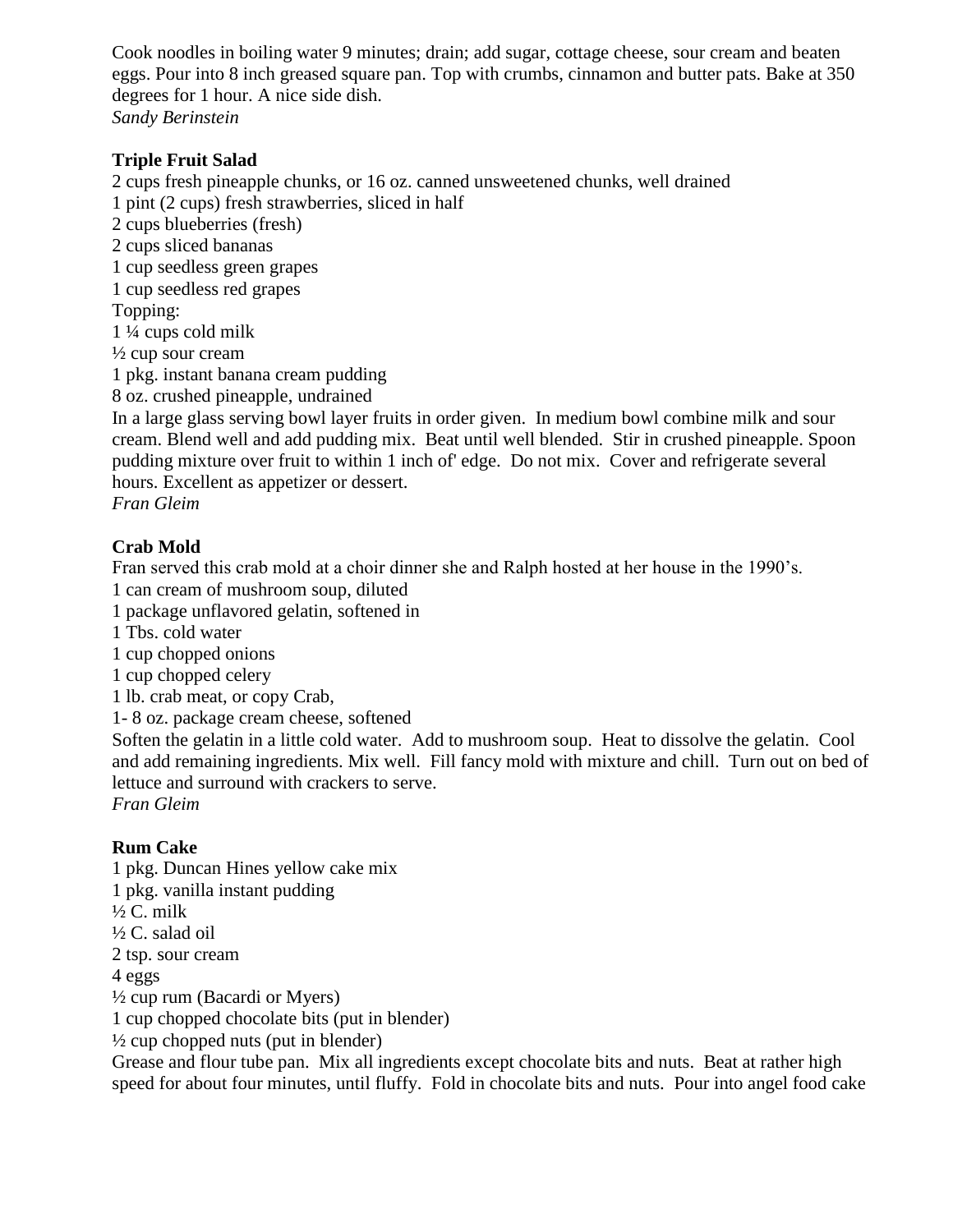pan. Bake at 350 degrees for about one hour. Test after one hour to see if done (tester should come out clean). Coot 25 minutes. Remove from pan- Keeps well and freezes well. *Fannie L Wall*

#### **Banbury Tarts**

1 ½ cups Sun Maid golden raisins 1 tsp. grated lemon peel ¾ cup sugar 4 soda crackers, crushed 1 cup water 2 Tbs. butter or margarine Pastry for 2 crust Pie In saucepan combine lemon peel, sugar, raisins, crackers and water. Cook slowly, stirring frequently, about 10 minutes, until consistency of' jam. Add lemon juice and butter. Cool. Put a spoonful of cut pastry in 4-inch circles. Put 1 spoonful of filling in each circle and press edges together with tines of' fork. Prick tops. Bake on ungreased baking sheet at 450 degrees, about 15 minutes. Makes 12 tarts *Mrs. Joe Reid (Doris)*

#### **Creamy Fudge**

Step 1: 4 ½ cups sugar 1 large can evaporated milk  $\frac{1}{4}$  lb. butter Step 2: 1-16 oz. package chocolate chips 1-10 oz. jar marshmallow cream  $\frac{1}{4}$  tsp. salt 1 tsp. vanilla 2 to 3 cups pecans or walnuts Step 1: Boil ingredients 7 minutes and remove from heat. Step 2: Add next 4 ingredients to hot mixture and beat until creamy. Add nuts. Pour into 9 x 13-inch buttered pan. Cut into squares when cool. Makes about 6 Pounds. Nice at Christmas for giving away. Can be frozen. *Martha S. Walkinshaw*

#### **Prize Coffee Cake**

¾ cup sugar  $\frac{1}{4}$  cup soft shortening 1 egg  $1\frac{1}{2}$  cup milk ¾ tsp. vanilla 1 ½ cups flour 2 tsp. baking powder  $\frac{1}{4}$  cup salt Topping; ¼ cup margarine  $\frac{1}{4}$  to  $\frac{1}{3}$  cup brown sugar 1/3 cup flour 2 to 3 tsp. cinnamon Mix together thoroughly sugar, shortening and egg. Stir in milk and vanilla. Sift flour, baking powder and salt; stir into mixture. Spread in greased 9-inch square or 8-inch round pan or in 12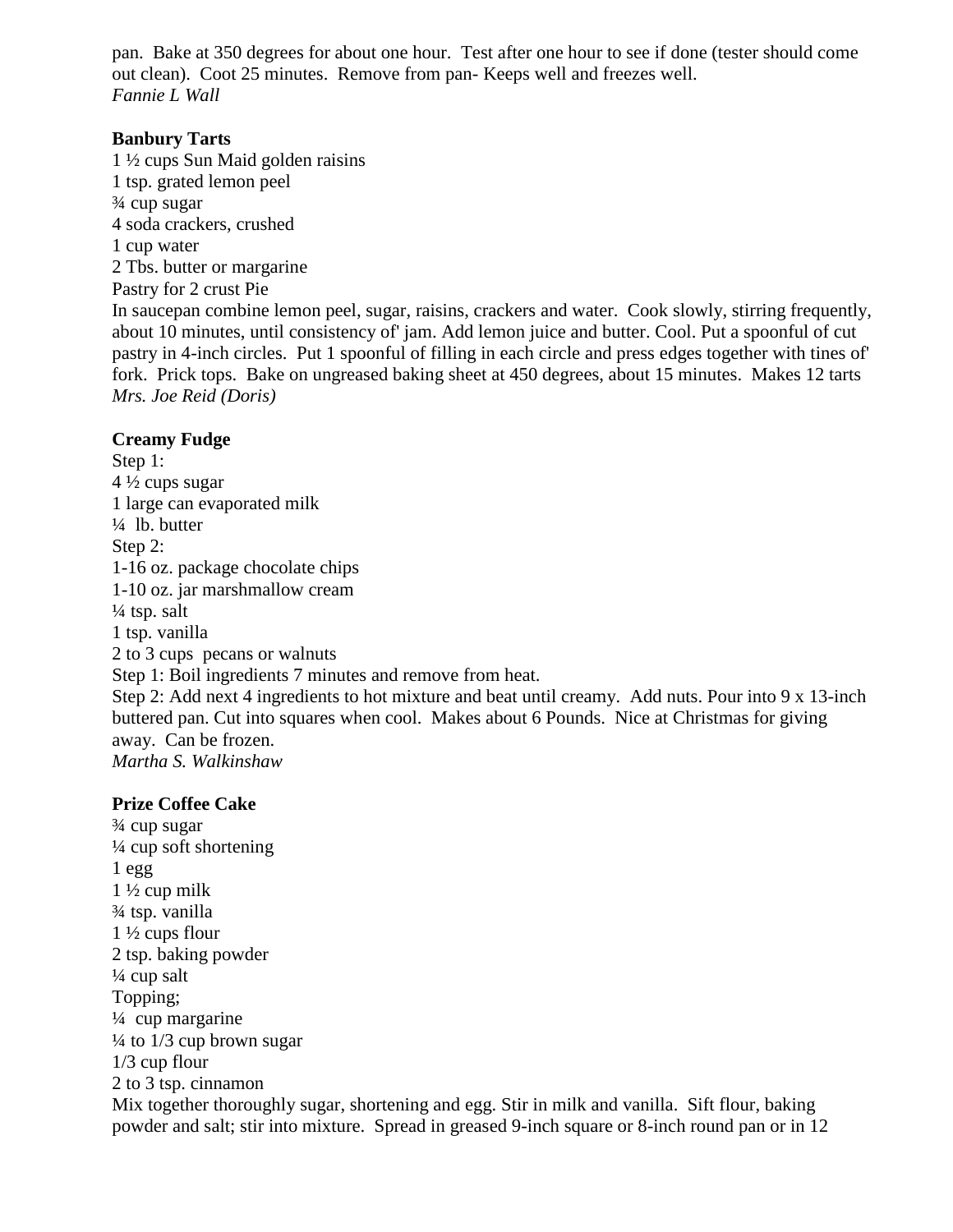muffin cups. Mix topping ingredients together; sprinkle on top of cake batter and poke into cake with end of a spoon. Bake at 350 degrees for 20 minutes until set and golden brown *Cherie Labonte*

#### **Zucchini Casserole**

3 cups grated zucchini 1 medium onion, cut fine 4 eggs 1 cup Bisquick 1 tsp. salt ¾ cup oil 1 ½ cups grated cheese Combine into well-greased, shallow pan. Bake 45 minutes at 350 degrees. *Anastasia Dmuchovsky*

```
್ರಿಯೊ ಕ್ಷಿಯೊ ಕ್ಷಿಯೊ ಕ್ಷಿಯೊ ಕ್ಷಿಯೊ ಕ್ಷಿಯೊ ಕ್ಷಿಯೊ ಕ್ಷಿಯೊ ಕ್ಷಿಯೊ
```
## **Recipes from the 2000 Holy Trinity Church Cookbook**

#### **Mushroom Tapas**

- 2 tablespoons butter
- 8 ounces large, flat mushrooms, sliced
- 4 garlic cloves, thinly sliced
- 2 tablespoons chopped fresh parsley
- 2 tablespoons heavy cream
- Salt and freshly ground pepper

Heat the butter in a large frying pan. Add the mushrooms and garlic and cook for 5 minutes until the mushrooms are tender and have released their juices. Stir in the parsley and cream, season to taste and cook for 1-2 minutes more until piping hot. Serve with crusty bread. Serves 4 *Pat Bair*

## **Party Rye Hors D'oeuvres**

1 cup mayonnaise 3 Tbs. Parmesan cheese 1 small red onion, coarsely chopped Party rye bread (Pepperidge Farm) Additional parmesan cheese to sprinkle Combine mayonnaise, grated cheese and chopped red onion. Spoon on Party Rye. Sprinkle with additional grated cheese and bake in preheated 400-degree oven, no more than 10 minutes Recipe note: Ask your guests to guess what the ingredients are. *Elizabeth Hammond*

## **Spiced Red Wine**

 $\frac{1}{2}$  cup sugar 1 ½ cups water 3 long strips lemon peel 1 stick cinnamon 12 whole cloves 1 bottle dry red wine Bring sugar, water, lemon peel and spices to a boil, stirring until sugar dissolves. Boil gently 10 minutes; strain. Stir in wine and heat until boiling. Serve promptly. Makes about 5 cups. *Ann Lincoln*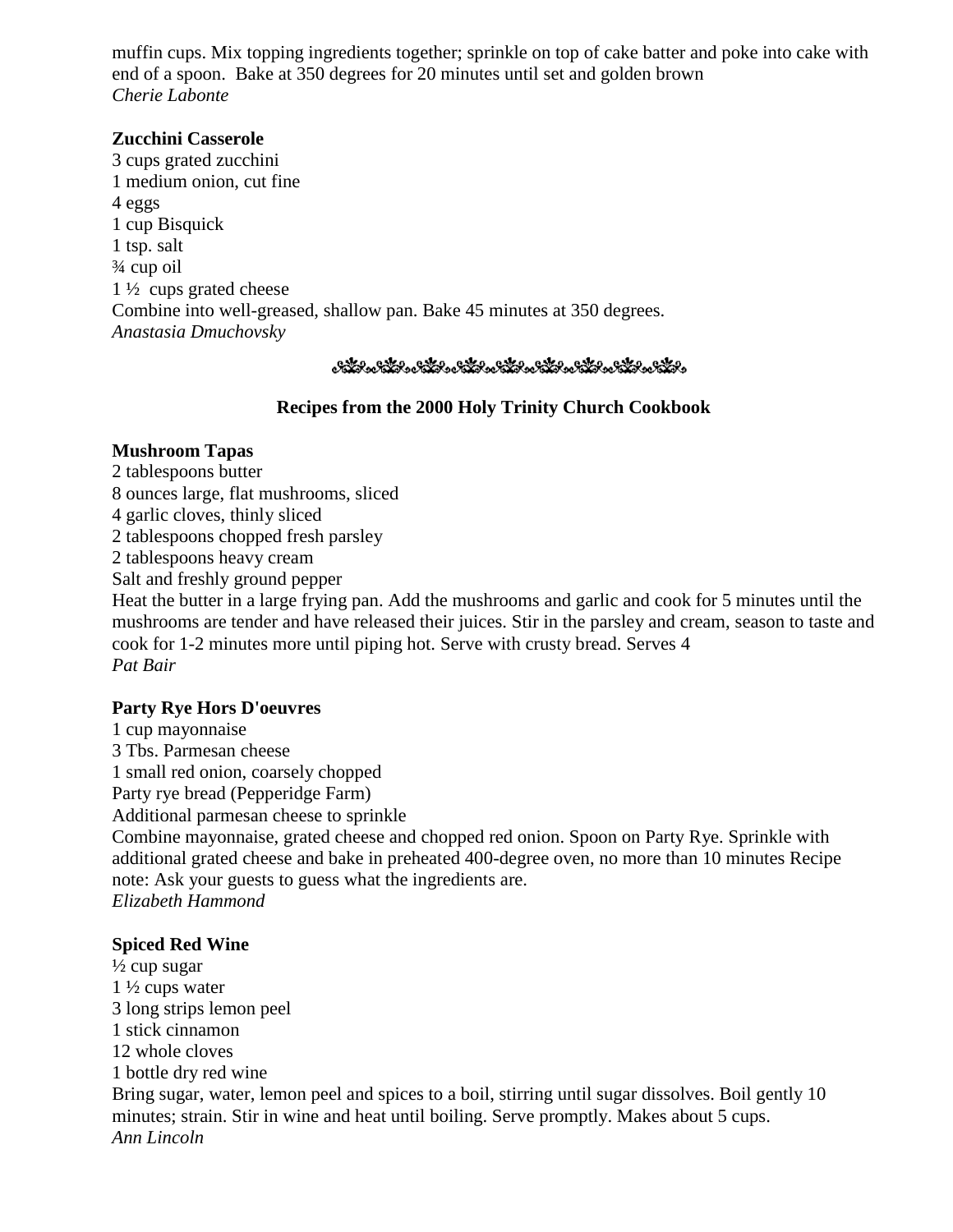#### **Lime Punch**

2 trays ice cubes 3 can frozen lemonade 4 cans frozen limeade 3 quarts 7-Up  $\frac{1}{2}$  gallon lime sherbet, before serving 1-5th Vodka (optional) before serving Mix all ingredients; add sherbet and vodka just before serving. *Nancy Normandin*

#### **Russian Tea**

1 large can pineapple juice 3 or so cups orange juice ¾ to 1 cup lemon juice 3 quarts boiling water 1 heaping Tbs. bulk tea 2 ¼ cup sugar 1 cup hot water 1 Tbs. stick cinnamon 1 Tbs. whole cloves Add tea to 3 quarters boiling water; let steep and strain. Make syrup of 1-cup sugar and 1 cup hot water. Add cinnamon and cloves; remove from heat and leave spices in until cool. Strain. To serve, mix juice, syrup and tea in a large pan and heat gently. Option: add a few thin slices of orange or lemon, Better if made a day ahead. Can ad lib on juice. *Mary Hicks*

## **Salmon Bisque** Serves 10-12

1- 15 oz. can pink salmon, drained, reserving the liquid  $\frac{1}{2}$  cup butter  $\frac{1}{2}$  cup chopped onion  $\frac{1}{2}$  cup chopped celery 1/3 cup flour 2 tsp. salt 2 cup milk Salt and pepper to taste 2 cup half and half 2 cup tomato juice ¼ cup chopped fresh parsley 1 cup liquid from salmon plus water Flake salmon. Heat butter, add vegetables and cook gently. Add flour and salt and stir. Slowly add liquids, stirring constantly. Add flaked salmon. Add parsley and season to taste. Do not boil.. *Ann King*

## **Scalloped Corn**

1 can cream style corn 1 can milk 1 egg (beaten) 2 slices bread, cut up  $\frac{1}{2}$  cup cheese, cut up or grated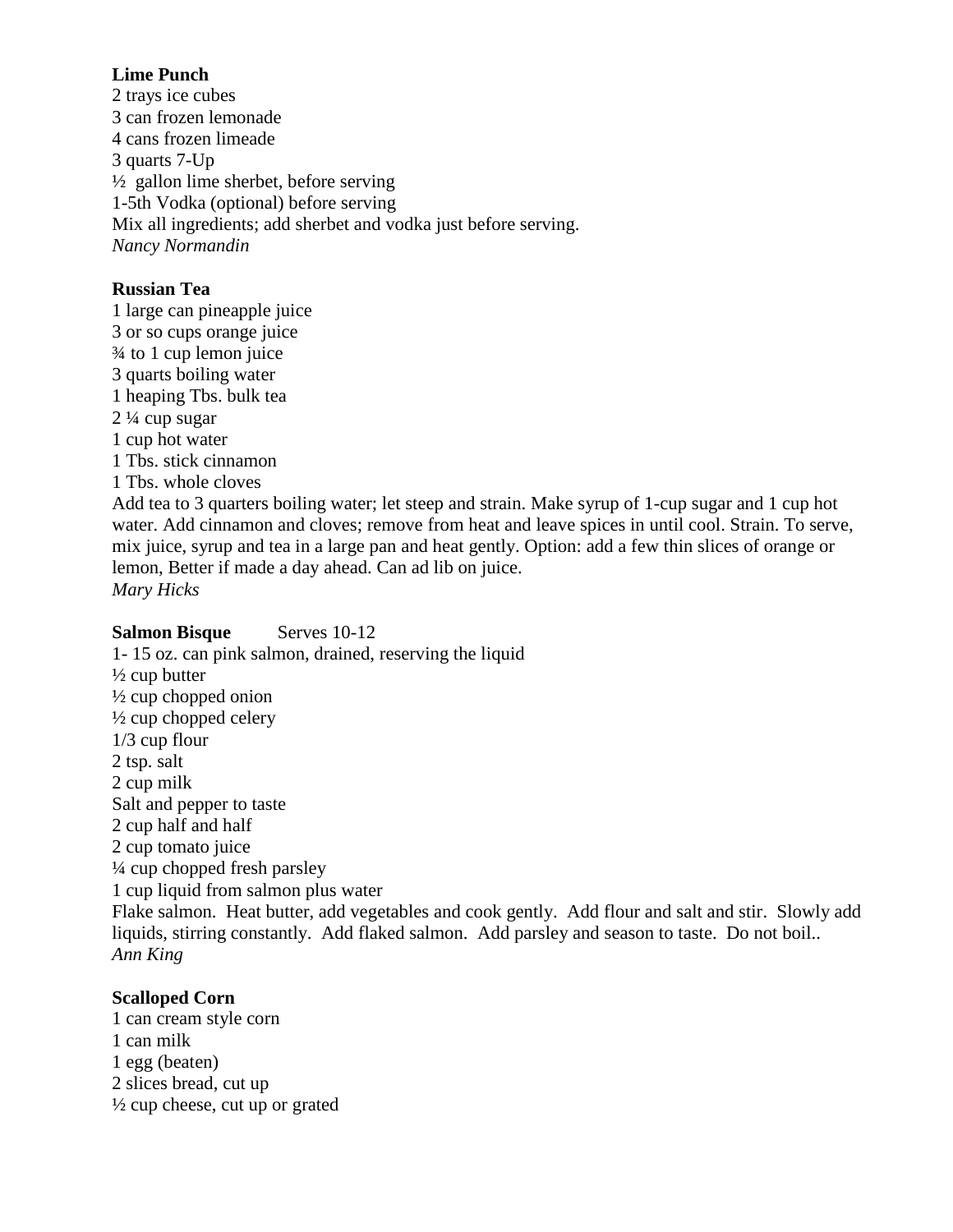Stir together; put in bread pan or casserole. Bake at 425 degrees for 60 minutes. *Norma Hancock* 

## **Bean and Rice Soup (Vegetarian)**

1 Tbs. Olive oil 1 Small onion 1 Celery stalk 4 Cups water 1 can (16 ounces) small white beans, undrained 1 can (16 ounces) pinto beans, undrained 1 can (8 ounces) tomato sauce 1 tsp. Garlic powder ¼ tsp. Pepper 1 cup MINUTE rice Sauté the onion and celery in large saucepan on medium heat until tender. Add water, beans, tomato sauce, garlic powder, salt and pepper; cover. Bring to boil. Stir in rice; cover. Remove from heat. Let stand 5 minutes. Makes 8 cups or 8 servings. *Joan Quevillon*

#### **Creamy Broccoli Casserole**

2 eggs

1 can condensed cream of mushroom soup, undiluted

- 1 cup mayonnaise
- 1 medium onion, chopped

2 packages (10 oz. each) frozen chopped broccoli

- 1 cup (4 oz.) shredded cheddar cheese
- 1 Tbs. melted margarine

1 cup soft bread crumbs

In a bowl, beat eggs; add soup, mayonnaise and onion and stir. Stir in broccoli. Pour onto a greased 2 quart shallow baking dish. Sprinkle with cheese. Combine margarine, breadcrumbs, and sprinkle on top. Bake uncovered at 350 degrees for 30 minutes.

*Frances Thompson*

*Bev Kollios*

## **Evie Cobden's Cauliflower Surprise**

1 medium fresh cauliflower 1 thinly sliced small onion 3 eggs, beaten 8 oz. Sharp cheddar cheese 1 pie crust Salt, pepper and paprika Sauté onions in butter. Cook cauliflower until tender. Place in unbaked piecrust. Add beaten eggs; cover with cheese and sprinkle paprika on top. Cook on cookie sheet at 350 degrees for 30 minutes, or until set. (I brush the pie crust with an egg white beaten up a bit and bake it with weights on it for 10 to 15 minutes; then add the cauliflower mixture so the pie crust doesn't wind up soggy.)

**Sarah's Dance Recital Casserole**

Recipe note: impossible to cause this to fail

- 4 boneless chicken breast halves
- 8 oz package Peppridge Farm herbed stuffing mix
- 2 sticks butter, of margarine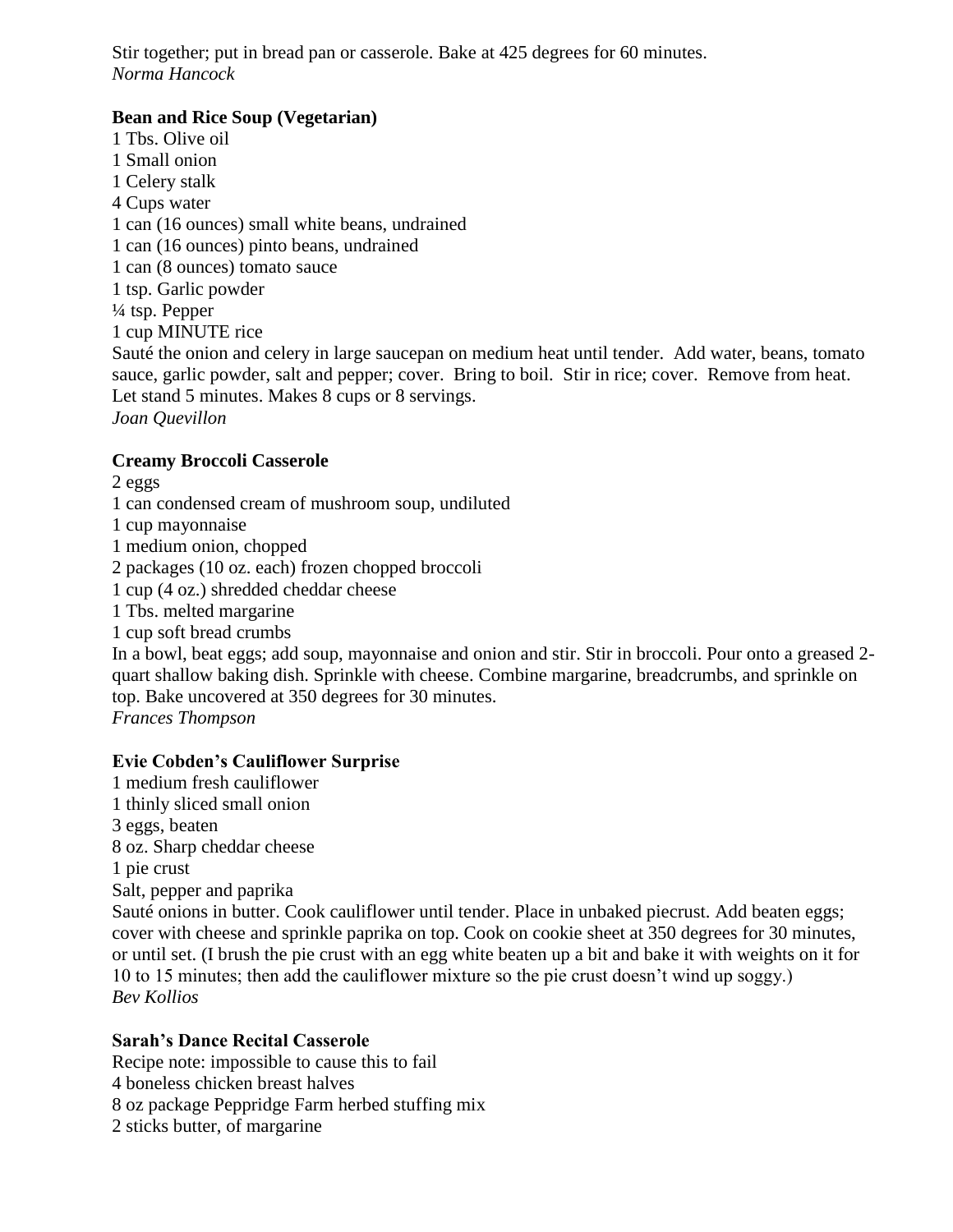1 can cream of chicken soup 8 oz. sour cream Boil chicken breasts 20 minutes; reserve 1-cup broth. Melt butter and mix with stuffing. Mix reserved broth, soup and sour cream. In 9x13 Pyrex pan layer stuffing mix to cover bottom. Break up chicken into pieces and put on top of stuffing. Pour broth mixture over chicken. Put rest of stuffing mix on top. Bake ½ hour at 350 degrees, uncovered. *Elizabeth Hammond*

#### **Garden Pasta Sauce**

 $\frac{1}{4}$  cup butter 1 cup chopped onion ½ cup fresh parsley, chopped ½ cup fresh basil, chopped 2 cloves garlic, crushed 2 cups shredded green cabbage 2 cups chopped tomatoes 1-cup tomato wedges ½ cup thinly sliced radishes  $\frac{1}{2}$  cup chopped carrots  $\frac{1}{2}$  cup chicken broth  $\frac{1}{4}$  cup tomato paste 1 tsp. EACH: sugar, salt Dash pepper Sauté onions, parsley, and garlic in butter in large skillet. Add cabbage, chopped tomatoes, radishes, carrots, basil, broth, tomato paste, sugar, salt, and pepper. Cover; simmer 10 minutes; stir occasionally. Add 1 cup Tomato wedges; cook additional 5 minutes. Add seasonings if necessary. Serves 4-5 with 8 ounces of pasta. *Ada Mae Crosbie*

#### **Heart Smart Scallops**

 $\frac{1}{4}$  cup honey ¼ cup mustard 1 tsp. Curry powder 1 tsp. Lemon juice 2 lb. Scallops Rinse scallops. Mix all ingredients together, adding scallops last. Broil or bake at 425 degrees for 10 to 15 minutes. (Also good for chicken breasts.) *Ann Lincoln*

#### **Seafood Newburg**

Make a white sauce: 4 Tbs. butter 4 Tbs. flour 2 cups milk Add: 2 cups of lobster, or other seafood 1 can cream of mushroom soup 1 cup bread cubes (crusts removed) 1 Tbs. sherry Ritz crackers for topping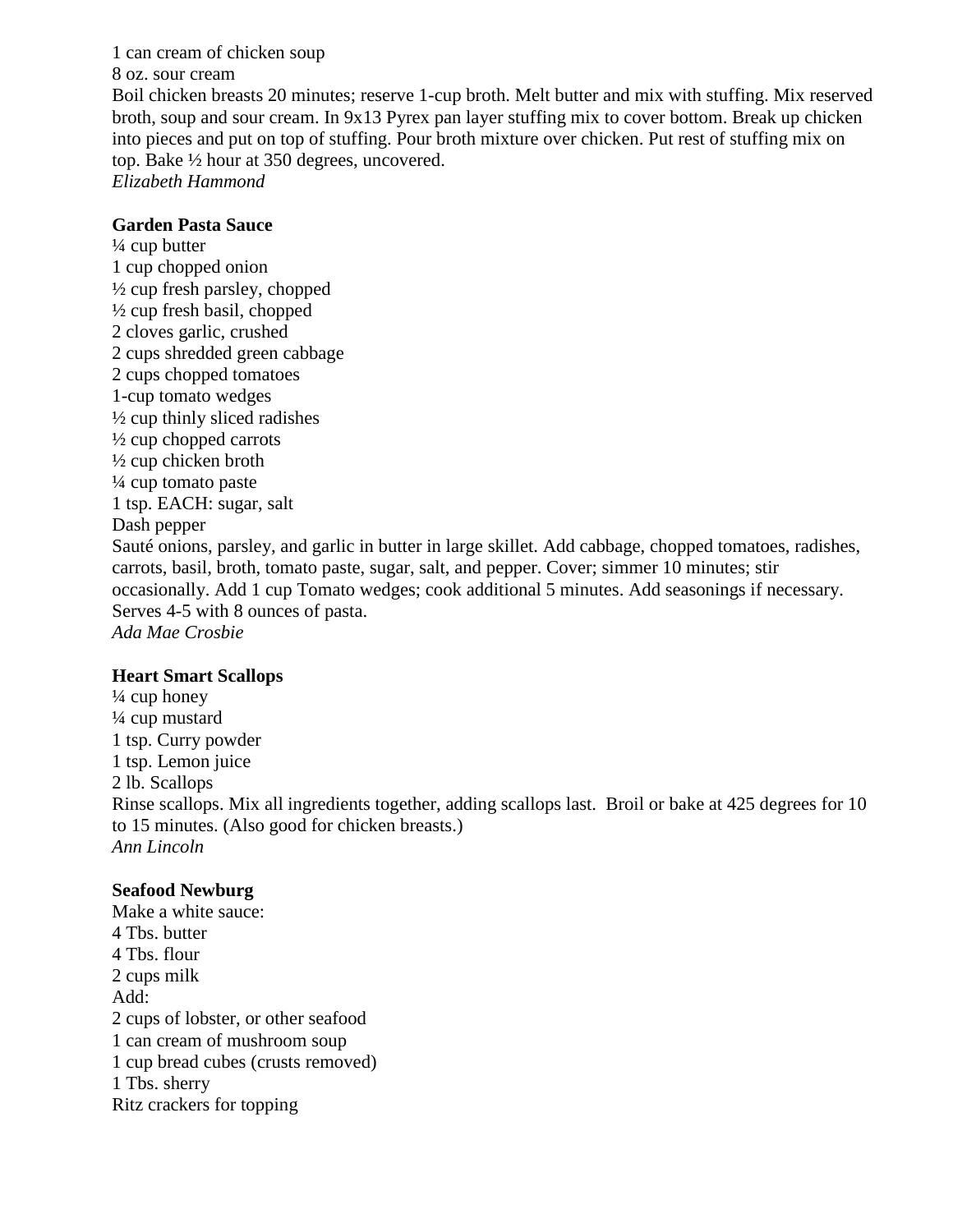Place in casserole. Top with Ritz cracker crumbs (buttered). Cook at 350 degrees about 45 minutes until bubbly. You can use any combination of seafood. I often use scallops and shrimp and cod or haddock.

*Norma Hancock*

#### *Swedish Limpe (Limpa) Bread*

1 cup water 2/3 cup brown sugar 2 Tbs. Shortening 1 tsp. anise seed ¼ cup molasses ¾ cup warm (not hot) water 1 pkg. dry or 1 cake, compressed yeast 3 ½ cups flour 1 Tbs. Salt 2 ¼ cup rye flour

Combine 1 cup water, brown sugar, shortening, anise seed, and molasses; bring to boil and boil 3 minutes. Remove from heat; cool to lukewarm (optional: strain out anise seed). Measure 3/4 cup warm water into 3 qt. bowl. Sprinkle, or crumble in yeast; stir until dissolved. Add lukewarm sugar molasses mixture. Stir in white flour; beat until smooth. Cover and let rise until double in bulk. Stir in salt and rye flour, brush with melted shortening. Cover and let rise again until doubled. Knead on a lightly floured board until smooth and elastic. Divide dough and form two smooth balls. Place on a greased cooking sheet. Cover and let rise until doubled. Bake in a 350-degree oven about 50 minutes. *Fran Whittlesey*

#### **Chocolate Crowd Pleaser:**

2 pkgs. chocolate cake mix or brownie mix

3 pkgs. instant chocolate pudding

2 large containers of Cool Whip

Shaved chocolate bar or chocolate chips to garnish

Bake chocolate cake or brownies as directed on package. Prepare instant chocolate pudding as directed on package, and refrigerate. Let cake/brownies cool.

In a large punch bowl, alternate layers as follows:

Crumble up 1/3 of cake/brownies into bowl. Add 1/3 of pudding. Add 1/3 of whipped cream.

Continue layering, adding any extra whipped cream as last layer. Garnish with shaved chocolate bars or chocolate chips. Refrigerate until time to serve.

*Pat Bair*

## **Chocolate Squares**

1 box Duncan Hines chocolate cake mix 1 box mighty fine pudding  $\frac{1}{2}$  cup chocolate chips  $\frac{1}{2}$  cup walnuts 2 cups 1% milk

Place dry cake mix in bowl. Set aside. Cook 1 box pudding with 2 cups 1% milk till thick. Add to above dry cake mix until well blended. Place in 8x10 baking dish, cover with chocolate chips and chopped walnuts. Bake 350 degrees for approximately 20-25 minutes. *Nora Macumber*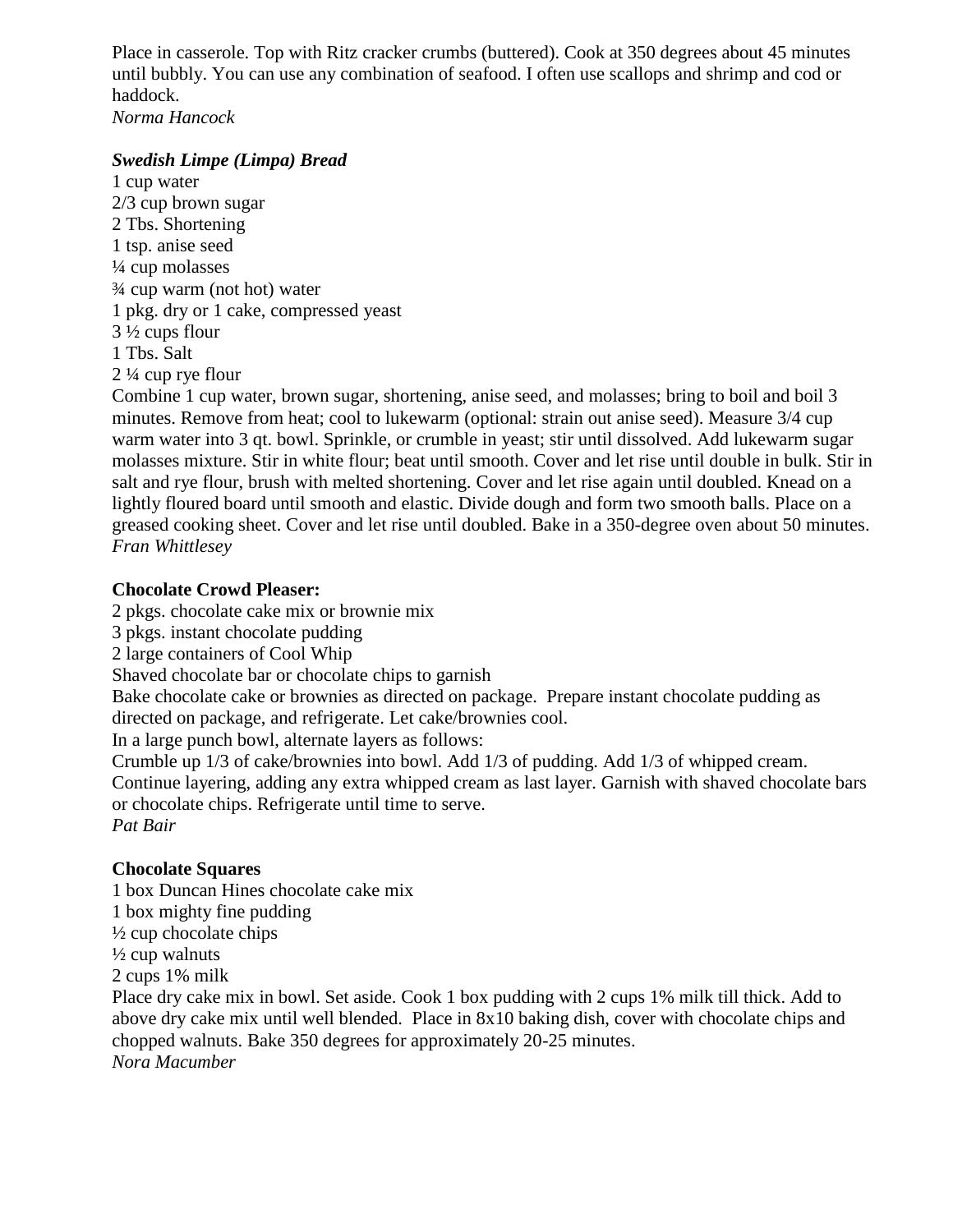#### **Fruit Cake**

2 cups dates or raisins 2 cups nuts, whole 3 large eggs 1 cup sugar 1 cup flour 1 tsp. baking powder 1 tsp. vanilla 1 jar maraschino cherries, drained Preheat oven to 300 degrees; grease and flour a loaf pan. Mix dry ingredients well. Add dates or raisins and walnuts (do not chop). Beat eggs gently until well blended and add to flour mixture. Add cherries gently. Pour into a greased and floured loaf pan. Bake at 300 degrees for 1¼ hours. Cool on a wire rack. Cut when cool. *Frances Thompson*

#### **Poppy Seed Tea Cake**

 $\frac{3}{4}$  cup (1<sup>1</sup>/<sub>2</sub> sticks) unsalted butter or margarine, softened 1-¼ cup sugar 1-½ tsp. baking powder 1 tsp. salt 3 large eggs  $\frac{1}{2}$  cup milk 1-1/2 tsp. vanilla extract 2-¾ cups all-purpose flour  $\frac{1}{4}$  cup poppy seeds Heat oven to 350 F. Grease two 7-1/2-x 3-3/4 x 2-1/4-inch loaf pans. Beat butter, sugar, baking powder and salt in large bowl with electric mixer on medium speed 3 min. or until fluffy. Beat in eggs, one at a time. Beat in milk and vanilla until blended (batter may look curdled). With mixer on low speed, beat in flour & poppy seeds just until blended (batter will be thick). Divide between prepared pans, spreading batter evenly. Bake 45 to 50 minutes until a pick inserted in centers comes out clean. Cool in pans on wire rack 10 minutes before removing from pans to rack to cool completely. Store airtight. *Fran Whittlesey*

# **Blueberry Muffins**

Sift together: 2 cups flour 3 tsp. baking powder 1 tsp. salt 2 Tbs. sugar Make a well in the middle of the above and add:  $1 \text{ egg}$ 1 cup milk 6 Tbs. melted shortening And mix together. Add 1-cup blueberries sprinkled with sugar; don't over mix. Place in muffin tin and sprinkle with sugar. Bake at 400 degrees for 15 minutes. *Norma Hancock*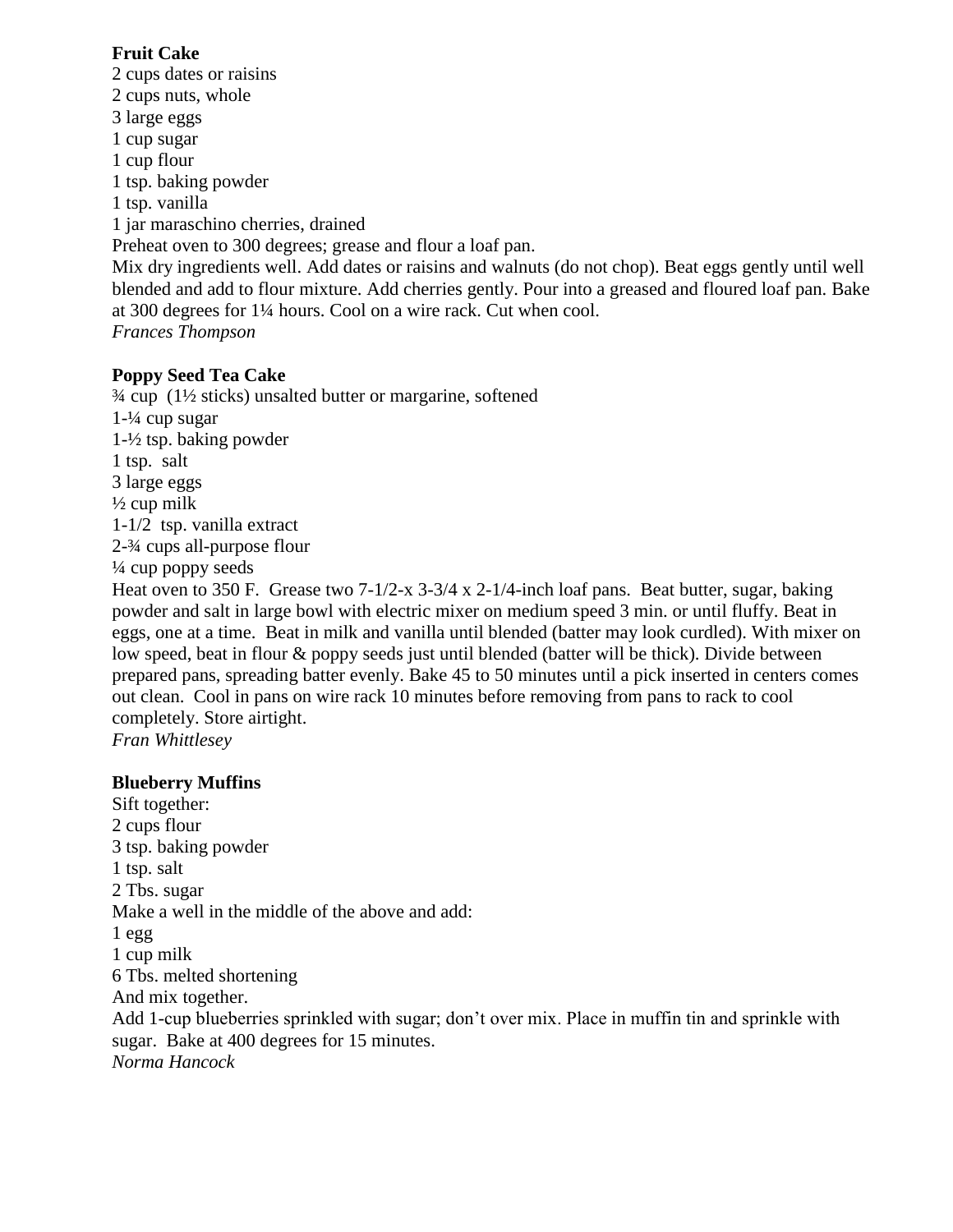#### **Irish Orange Tea Cake (sponge)**

6 eggs, separated, room temp. 1-¾ cups sifted flour (sift before measuring)  $\frac{1}{2}$  tsp. salt 1-½ cups sugar 6 Tbs. fresh orange juice 1 Tbs. fresh grated orange rind For icing: confectioners sugar and FRESH orange juice Beat egg whites until foamy, add  $\frac{1}{2}$  cup sugar, beat to soft peaks. Beat yolks with remaining sugar 'til thick. Measure sifted flour with salt, blend into yolks, add juice, rind and beat 1 minute. Fold this into beaten whites with scraper just until blended. Pour into ungreased tube pan. Bake at 350 degrees,

35 to 40 minutes. Invert on neck of bottle at least one hour. Drizzle over top icing made with confectioners sugar and FRESH orange juice.

*Ada Mae Crosbie*

#### **Anise Cookies**

1 cup white sugar ¾ cup Crisco 3 eggs  $\frac{1}{4}$  cup milk 1 oz. anise flavoring 3-¼ cup flour 3 tsp. baking powder  $\frac{1}{4}$  tsp. salt

Do not use electric mixer. Whip by hand sugar and Crisco. Add eggs and milk; mix until well blended. Add anise flavoring. Sift flour, salt and baking powder together. Slowly add to Crisco mixture, blending well after each addition. Batter will be thick. Roll into small balls. Place on ungreased cookie sheet. Bake 10 minutes in a 375-degree oven. Cookies will be light in color. Frosting

2 cups confectioners sugar Add enough milk to make spreadable Sprinkles When cool, frost and put sprinkles on top. *Mary A. Demers*

#### **Oatmeal Raisin Cookies**

A Holy Trinity Parish favorite 1 cup soft margarine 1 cup brown sugar, firmly packed ½ cup granulated sugar 2 eggs 1 tsp. vanilla 1-½ cups all-purpose flour 1 tsp. baking soda 1 tsp. ground cinnamon  $\frac{1}{2}$  tsp. salt 3 cups uncooked Quaker oats 1 cup raisins Heat oven to 350 degrees. Beat margarine and sugars until creamy. Add egg and vanilla; beat well. Combine flour, baking soda, cinnamon and salt; add to margarine mixture, mixing well. Drop by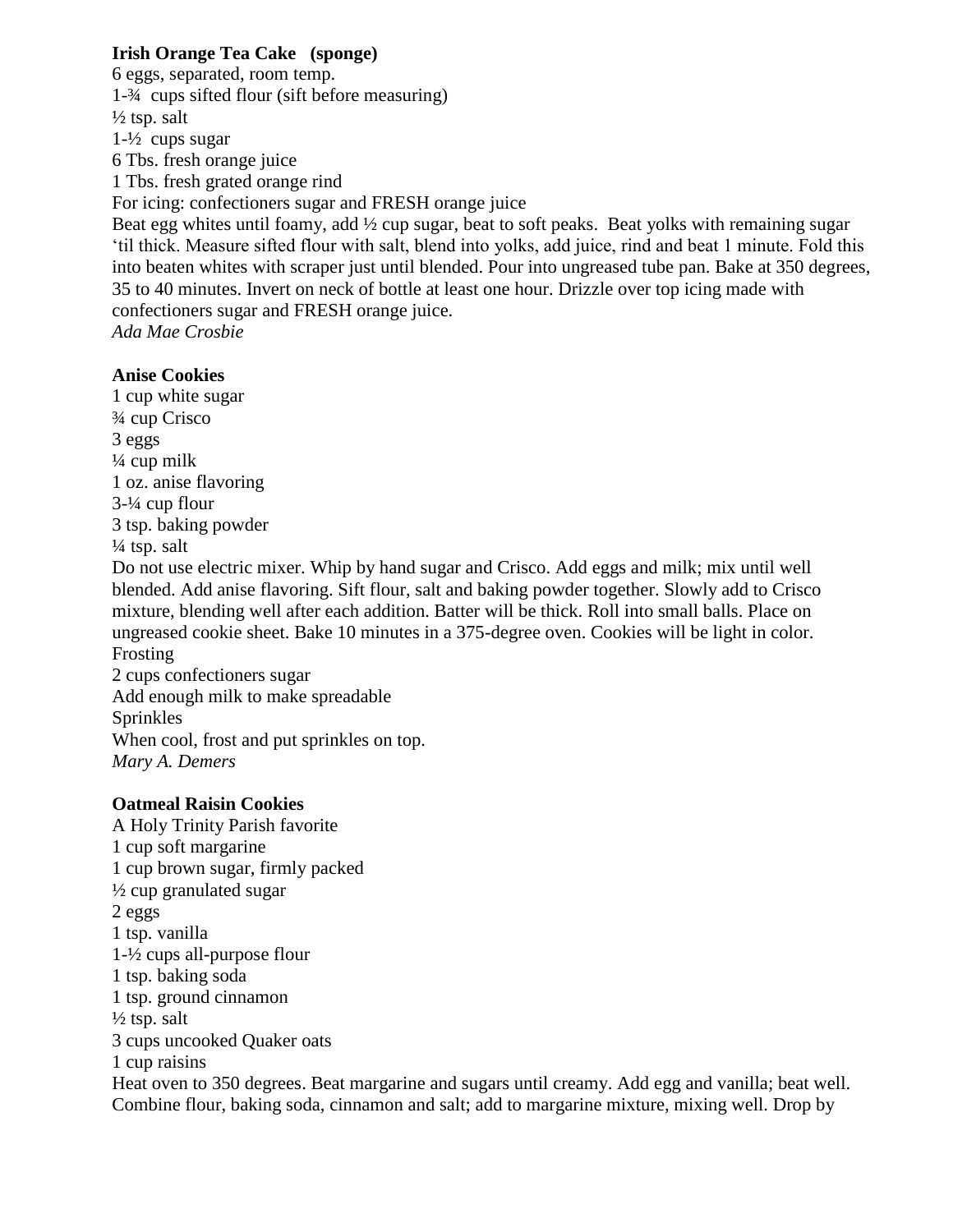rounded tablespoons onto ungreased cookie sheet. Bake 10 to 12 minutes or until golden brown. Cool 1 minute on cookie sheet. Remove to wire rack. Cool completely. *Brenda Baker*

#### **Hermits**

 $\frac{1}{2}$  cup raisins ¼ cup flour ¼ cup butter (margarine)  $\frac{1}{2}$  cup sugar 2 eggs, well beaten ½ cup molasses 1-¾ cups flour 1 tsp. baking soda 1 tsp. cinnamon  $\frac{1}{4}$  tsp. nutmeg  $\frac{1}{2}$  tsp. cloves

Set oven at 350. Butter a pan, 7x14 inch. Mix raisins and  $\frac{1}{4}$  cup of flour. Set aside. Cream together butter and sugar. Add eggs and molasses. Beat well. In a separate bowl, sift together 1-¾ cups flour, baking soda, cinnamon, cloves and nutmeg. Add to butter, sugar and egg mixture. Stir in raisins and flour. Beat thoroughly. Spread mixture in pan. Bake until top is firm (about 15 minutes). Cut into bars or squares when warm. Makes about 36. *Ed Bair*

#### **Hot Fudge Sauce**

3 bars unsweetened bakers chocolate 1 large standard size Karo syrup (light) Pinch of salt 5 oz. butter 1 tsp. vanilla extract Melt in double boiler until smooth and syrupy, not thick. Add butter, and vanilla extract. Beat thoroughly. Pour into jars. Store in refrigerator. *Nancy Blakely*

#### **Jezabel Sauce**

1 jar apple jelly 1 jar pineapple preserves ½ jar horse radish ½ can dry mustard Blend until very smooth. Pour into jars. You can re-use your jelly jars. Store in refrigerator. Keeps for a long time (month). Serve with Cream cheese and crackers or use on ham or pork when cooking. *Nancy Blakely*

#### **Cherry Cheese Brownies**

1 can dark, sweet pitted cherries 1 pkg. Brownie mix 2 eggs divided ¼ cup vegetable oil 1 3 oz. Pkg. Softened cream cheese 2 Tbs. sugar ¾ cup flaked coconut